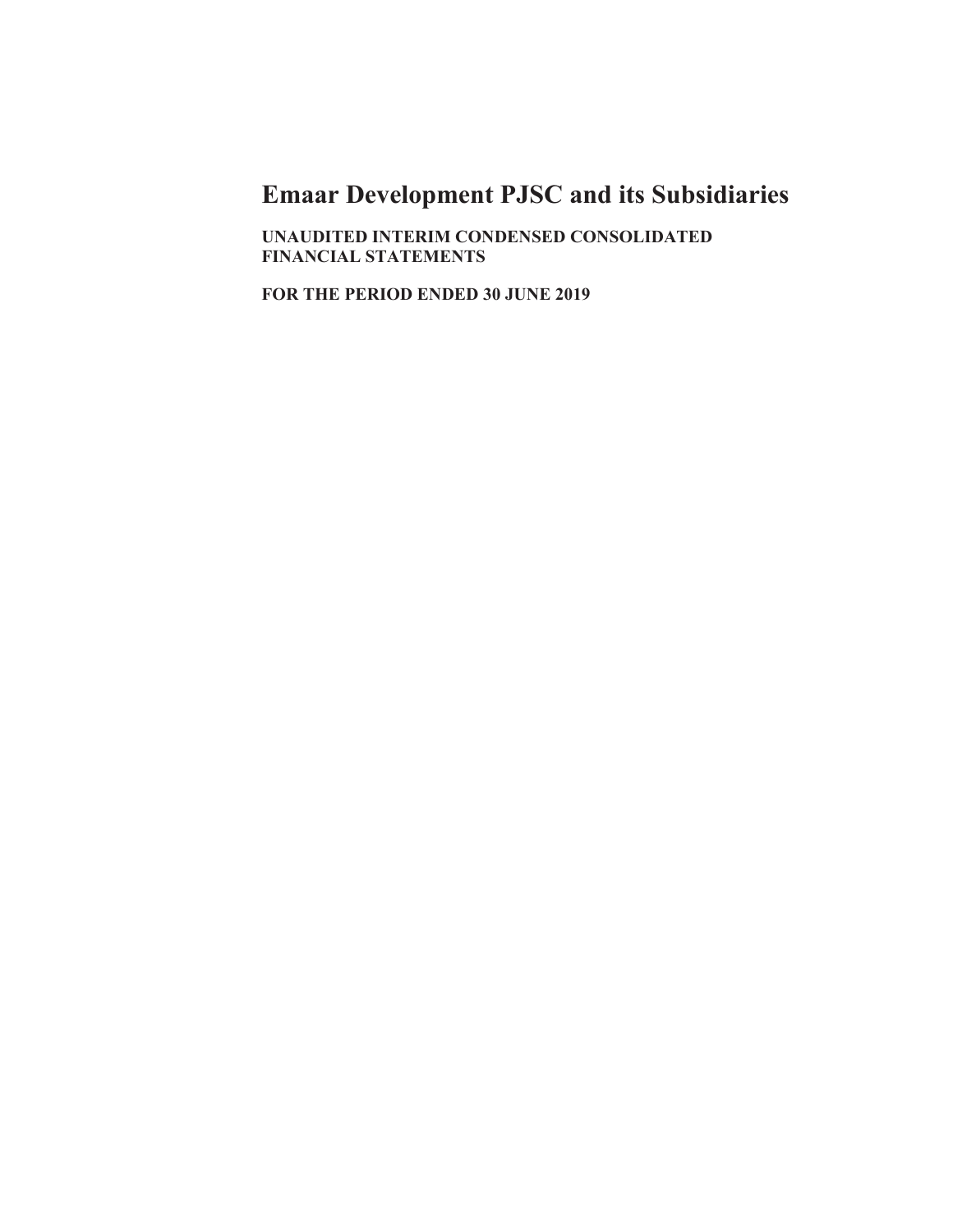**Unaudited Interim Condensed Consolidated Financial Statements** For the period ended 30 June 2019

**7able of Contents** 

### **Pages**

| <b>Report on Review of Interim Condensed Consolidated Financial Statements</b> | $1 - 2$  |
|--------------------------------------------------------------------------------|----------|
| <b>Interim Condensed Consolidated Statement of Comprehensive Income</b>        | 3        |
| <b>Interim Condensed Consolidated Statement of Financial Position</b>          | 4        |
| <b>Interim Condensed Consolidated Statement of Changes in Equity</b>           | $5 - 6$  |
| <b>Interim Condensed Consolidated Statement of Cash Flows</b>                  | 7        |
| <b>Notes to the Interim Condensed Consolidated Financial Statements</b>        | $8 - 28$ |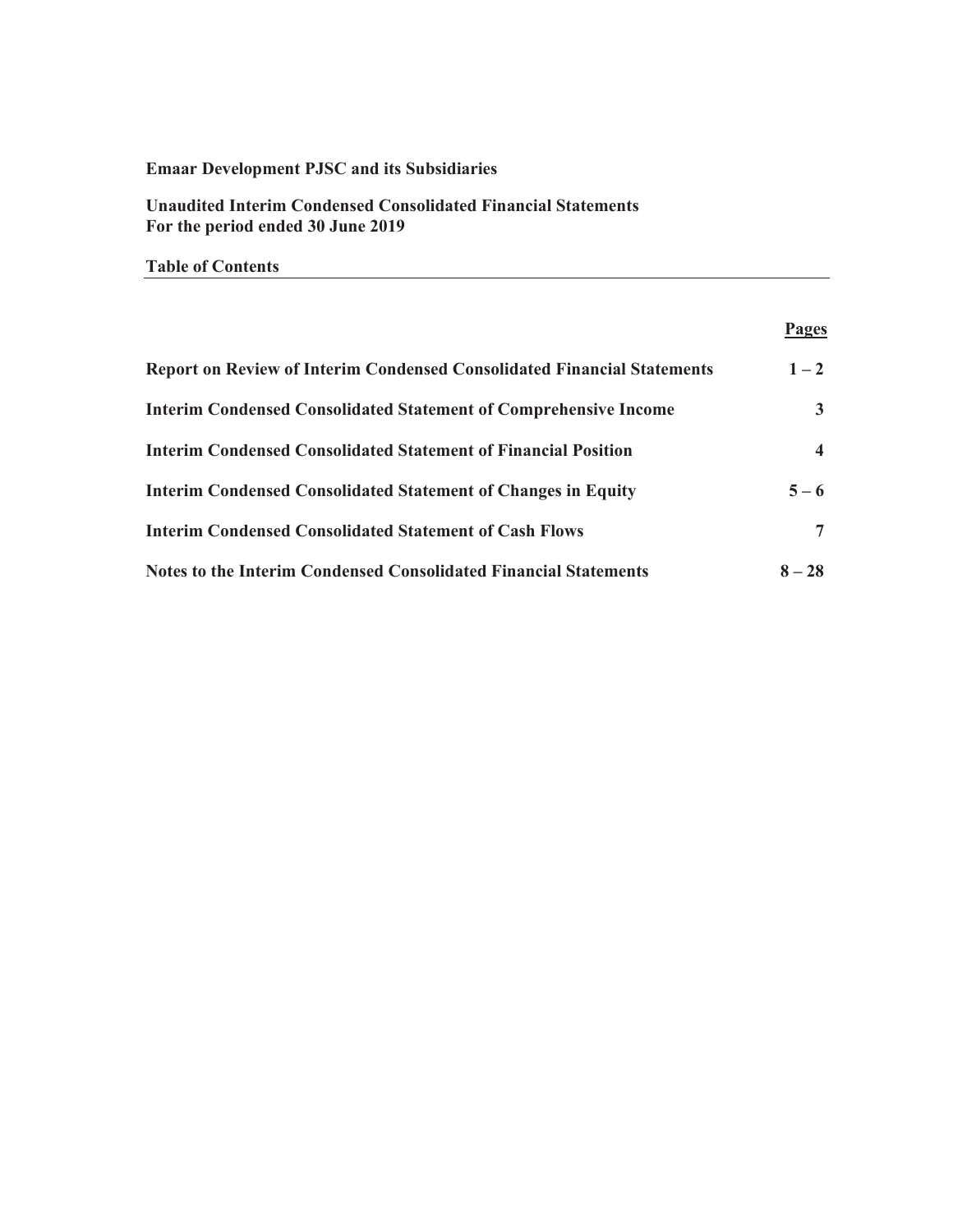

KPMG Lower Gulf Limited Level 13, Boulevard Plaza Tower One Mohammed Bin Rashid Boulevard, Downtown Dubai, UAE Tel. +971 (4) 403 0300, Fax +971 (4) 330 1515

## Independent Auditors' Report on Review of Interim Condensed **Consolidated Financial Statements**

To the Shareholders of Emaar Development PJSC

### **Introduction**

We have reviewed the accompanying 30 June 2019 interim condensed consolidated financial statements of Emaar Development PJSC ("the Company") and its subsidiaries (collectively referred to as "the Group"), which comprises:

- the interim condensed consolidated statement of comprehensive income  $\bullet$ for the three month and six month periods ended 30 June 2019;
- the interim condensed consolidated statement of financial position as at 30 June 2019:
- the interim condensed consolidated statement of changes in equity for the  $\blacksquare$ six month period ended 30 June 2019:
- the interim condensed consolidated statement of cash flows for the six month period ended 30 June 2019; and
- notes to the interim condensed consolidated financial statements.

Management is responsible for the preparation and presentation of this interim condensed consolidated financial statements in accordance with IAS 34, 'Interim *Financial Reporting'.* Our responsibility is to express a conclusion on this interim condensed consolidated financial statements based on our review.

### Scope of review

We conducted our review in accordance with the International Standard on Review Engagements 2410, "Review of Interim Financial Information Performed by the Independent Auditor of the Entity". A review of interim financial statements consists of making inquiries, primarily of persons responsible for financial and accounting matters, and applying analytical and other review procedures. A review is substantially less in scope than an audit conducted in accordance with International Standards on Auditing and consequently does not enable us to obtain assurance that we would become aware of all significant matters that might be identified in an audit. Accordingly, we do not express an audit opinion.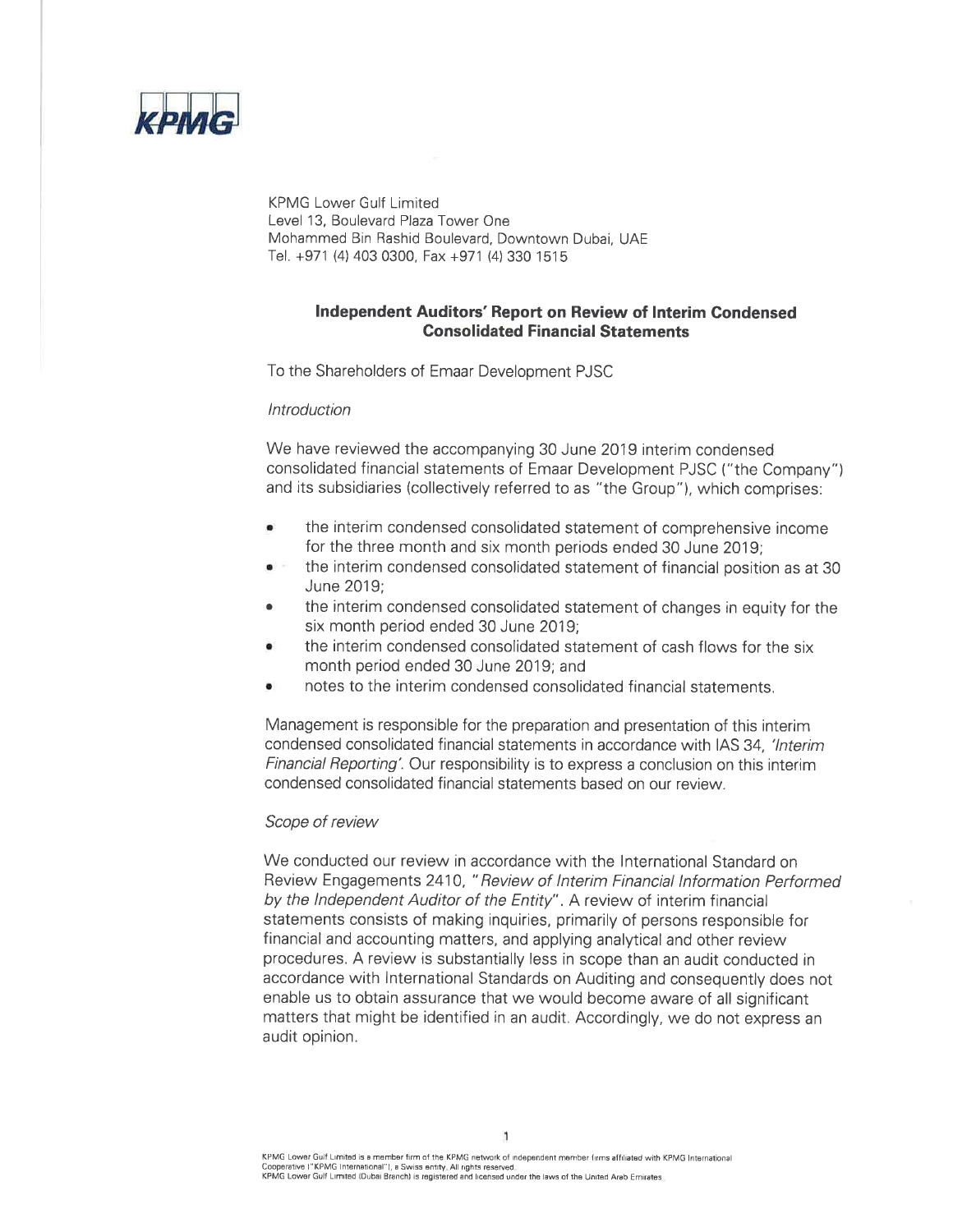

*Emaar Development PJSC Independent Auditors' Report on Review of Interim Condensed Consolidated Financial Statements 30 June 2019* 

### *Conclusion*

Based on our review, nothing has come to our attention that causes us to believe that the accompanying 30 June 2019 interim condensed consolidated financial statements are not prepared, in all material respects, in accordance with IAS 34, 'Interim Financial Reporting'.

#### *Other matter*

The interim condensed consolidated financial statements of the Group as at and for the three month and six month periods ended 30 June 2018 were reviewed by another auditor who expressed an unmodified review conclusion on those interim condensed consolidated financial statements on 13 August 2018.

The interim condensed consolidated financial statements of the Group as at and for the three months period ended 31 March 2019 were reviewed by another auditor who expressed an unmodified review conclusion on those interim condensed consolidated financial statements on 13 May 2019.

The consolidated financial statements of the Group as at and for the year ended 31 December 2018 were audited by another auditor who expressed an unmodified audit opinion on those consolidated financial statements on 20 March 2019.

KPMG Lower Gulf Limited

Emilio Pera Registration No.: 1146 Dubai, United Arab Emirates

Date: 06 August 2019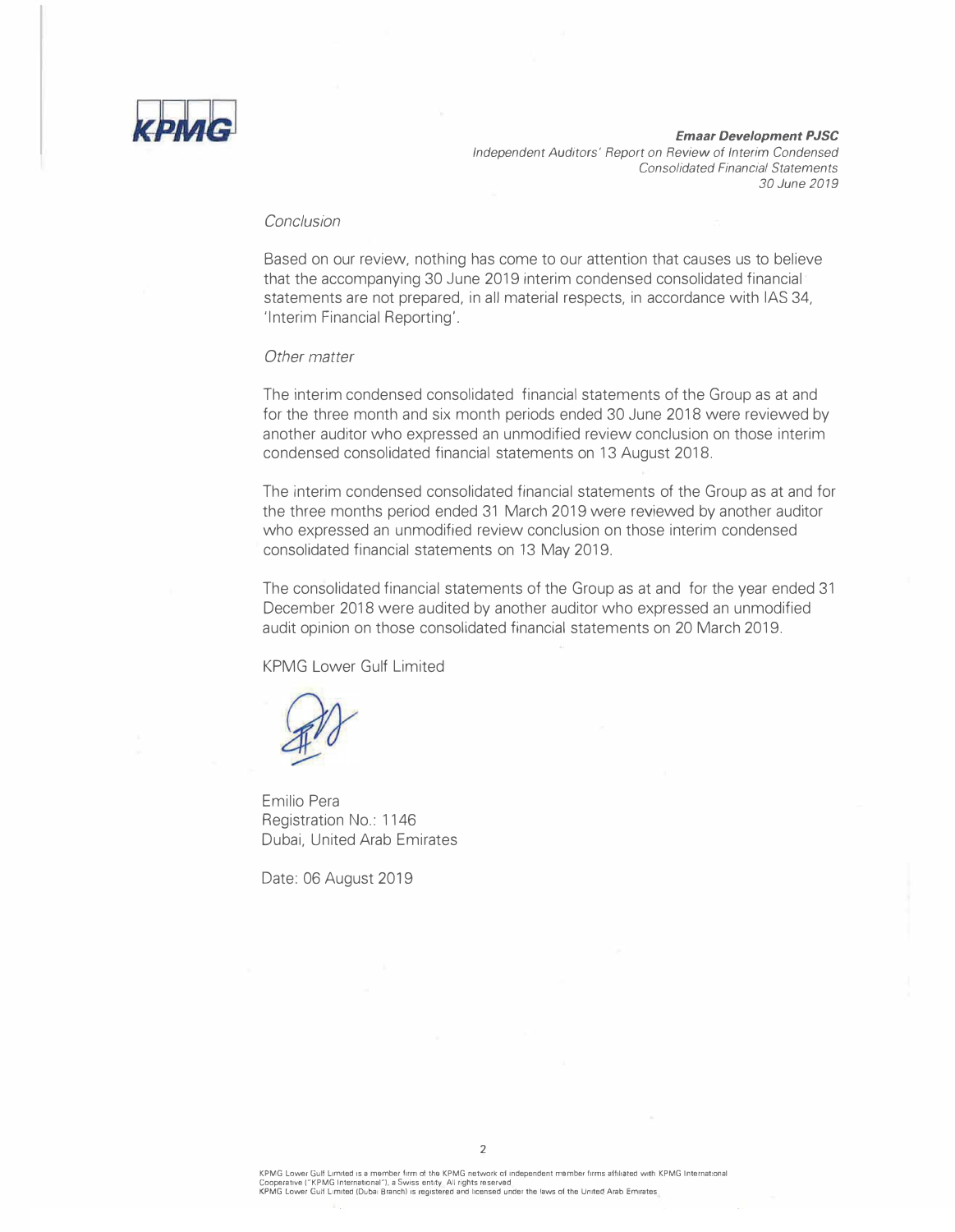# INTERIM CONDENSED CONSOLIDATED STATEMENT OF COMPREHENSIVE INCOME For the period ended 30 June 2019 (Unaudited)

*(US\$ 1.00 = AED 3.673)*

|                                                                                                           | <b>Notes</b>   | Six-month period ended     |                                                                                                                                                                                                                                                                                                                                                                                                                                                                                             | Three-month period ended                              |                           |  |
|-----------------------------------------------------------------------------------------------------------|----------------|----------------------------|---------------------------------------------------------------------------------------------------------------------------------------------------------------------------------------------------------------------------------------------------------------------------------------------------------------------------------------------------------------------------------------------------------------------------------------------------------------------------------------------|-------------------------------------------------------|---------------------------|--|
|                                                                                                           |                | 30 June                    | 30 June                                                                                                                                                                                                                                                                                                                                                                                                                                                                                     | 30 June                                               | 30 June                   |  |
|                                                                                                           |                | 2019                       | 2018                                                                                                                                                                                                                                                                                                                                                                                                                                                                                        | 2019                                                  | 2018                      |  |
|                                                                                                           |                | <b>AED'000</b>             | AED'000                                                                                                                                                                                                                                                                                                                                                                                                                                                                                     | <b>AED'000</b>                                        | <b>AED'000</b>            |  |
| Revenue                                                                                                   | 4              | 6,237,484                  | 6,990,722                                                                                                                                                                                                                                                                                                                                                                                                                                                                                   | 2,896,837                                             | 3,725,505                 |  |
| Cost of revenue                                                                                           | $\overline{4}$ | (3,660,923)                |                                                                                                                                                                                                                                                                                                                                                                                                                                                                                             | $(3,911,634)$ $(1,722,517)$                           | (2,054,507)               |  |
| <b>GROSS PROFIT</b>                                                                                       |                | --------------             | -------------                                                                                                                                                                                                                                                                                                                                                                                                                                                                               | --------------<br>2,576,561 3,079,088 1,174,320       | ------------<br>1,670,998 |  |
| Selling, general and administrative                                                                       |                |                            |                                                                                                                                                                                                                                                                                                                                                                                                                                                                                             |                                                       |                           |  |
| expenses                                                                                                  | 5              | (671,970)                  | (560, 339)                                                                                                                                                                                                                                                                                                                                                                                                                                                                                  | (308, 757)                                            | (301,091)                 |  |
| Finance income                                                                                            | 6              | 80,021                     | 72,476                                                                                                                                                                                                                                                                                                                                                                                                                                                                                      | 46,095                                                | 41,632                    |  |
| Finance costs                                                                                             |                | (122, 156)                 | (79, 232)                                                                                                                                                                                                                                                                                                                                                                                                                                                                                   | (64, 859)                                             | (42,679)                  |  |
| Other income                                                                                              |                |                            | 9,762 110,704                                                                                                                                                                                                                                                                                                                                                                                                                                                                               | 5,728                                                 | 97,609                    |  |
| Share of results of joint ventures                                                                        |                |                            | $22,147$ 29,142                                                                                                                                                                                                                                                                                                                                                                                                                                                                             | $11,078$ 17,022                                       |                           |  |
| <b>PROFIT FOR THE PERIOD</b>                                                                              |                | -------------<br>1,894,365 | -------------<br>2,651,839                                                                                                                                                                                                                                                                                                                                                                                                                                                                  | -----------<br>863,605                                | ------------<br>1,483,491 |  |
| Other comprehensive income                                                                                |                |                            |                                                                                                                                                                                                                                                                                                                                                                                                                                                                                             |                                                       |                           |  |
|                                                                                                           |                |                            | ------------                                                                                                                                                                                                                                                                                                                                                                                                                                                                                |                                                       |                           |  |
| <b>TOTAL COMPREHENSIVE</b>                                                                                |                |                            |                                                                                                                                                                                                                                                                                                                                                                                                                                                                                             |                                                       |                           |  |
| <b>INCOME FOR THE PERIOD</b>                                                                              |                | 1,894,365<br>=======       | 2,651,839<br>$\qquad \qquad \displaystyle =\qquad \qquad \qquad \qquad \displaystyle =\qquad \qquad$                                                                                                                                                                                                                                                                                                                                                                                        | 863,605<br>$\qquad \qquad \overline{\qquad \qquad }=$ | 1,483,491                 |  |
| <b>ATTRIBUTABLE TO:</b>                                                                                   |                |                            |                                                                                                                                                                                                                                                                                                                                                                                                                                                                                             |                                                       |                           |  |
| Owners of the Company                                                                                     |                | 1,382,210                  | 1,816,238                                                                                                                                                                                                                                                                                                                                                                                                                                                                                   |                                                       | 631,259 996,982           |  |
| Non-controlling interest                                                                                  |                | 512,155                    | 835,601<br>-------------                                                                                                                                                                                                                                                                                                                                                                                                                                                                    | 232,346<br>__________                                 | 486,509<br>------------   |  |
|                                                                                                           |                | 1,894,365<br>=======       | 2,651,839<br>$\begin{tabular}{ll} \multicolumn{3}{l}{{\color{blue}\textbf{1}}}\\ \multicolumn{3}{l}{\textbf{2}}\\ \multicolumn{3}{l}{\textbf{3}}\\ \multicolumn{3}{l}{\textbf{4}}\\ \multicolumn{3}{l}{\textbf{5}}\\ \multicolumn{3}{l}{\textbf{6}}\\ \multicolumn{3}{l}{\textbf{7}}\\ \multicolumn{3}{l}{\textbf{8}}\\ \multicolumn{3}{l}{\textbf{9}}\\ \multicolumn{3}{l}{\textbf{1}}\\ \multicolumn{3}{l}{\textbf{1}}\\ \multicolumn{3}{l}{\textbf{1}}\\ \multicolumn{3}{l}{\textbf{1}}$ | 863,605<br>======                                     | 1,483,491<br>=======      |  |
| Earnings per share attributable to the<br>owners of the Company:<br>-basic and diluted earnings per share |                |                            |                                                                                                                                                                                                                                                                                                                                                                                                                                                                                             |                                                       |                           |  |
| (AED)                                                                                                     |                | 0.35                       | 0.45                                                                                                                                                                                                                                                                                                                                                                                                                                                                                        | 0.16                                                  | 0.25                      |  |
|                                                                                                           |                | $==$                       | $=$ $=$                                                                                                                                                                                                                                                                                                                                                                                                                                                                                     | $== =$                                                | $==$                      |  |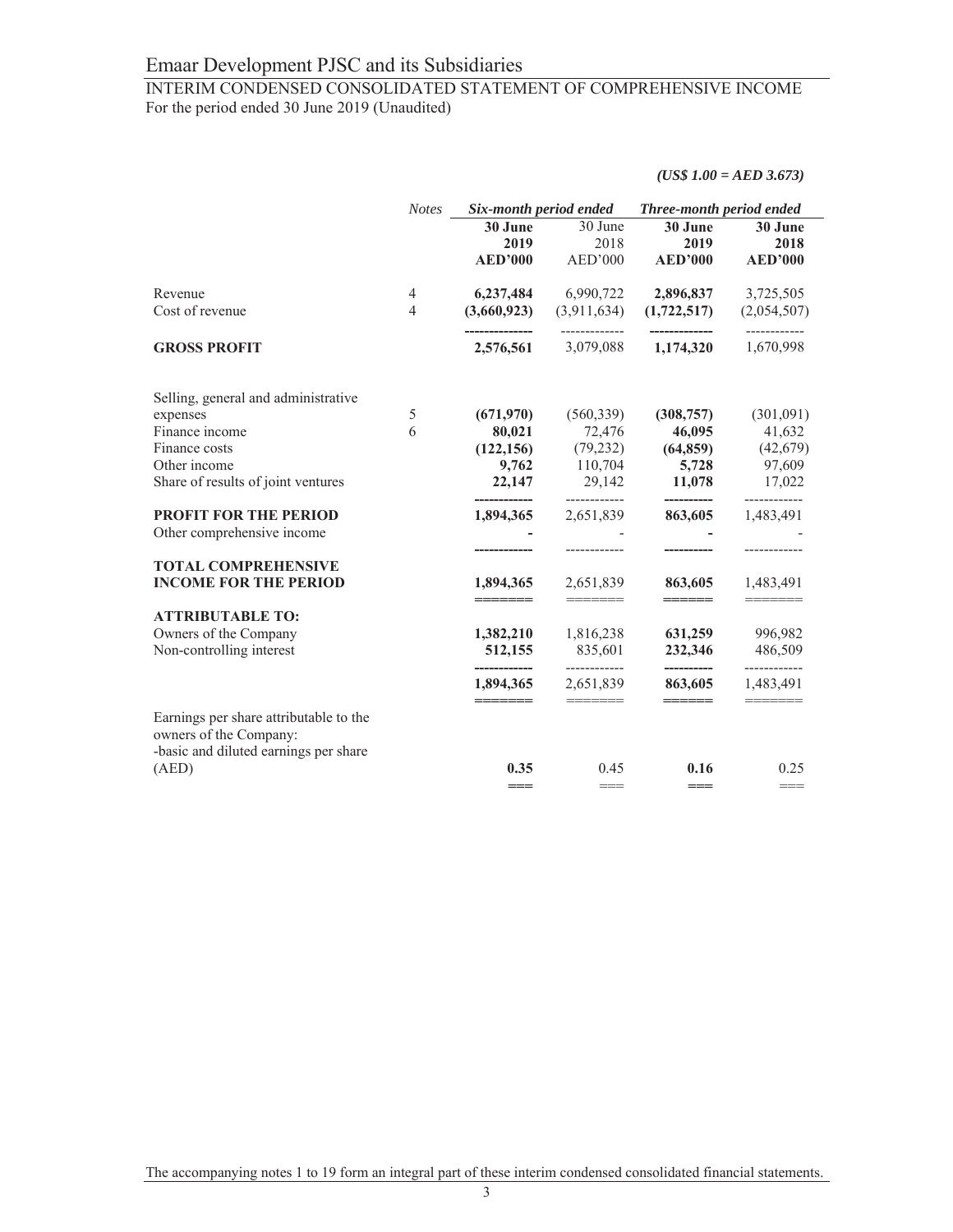# INTERIM CONDENSED CONSOLIDATED STATEMENT OF FINANCIAL POSITION As at 30 June 2019

|                                                                                                                                                                                                                                                           |                               | $(US$ 1.00 = AED 3.673)$                                                         |                                                                                  |
|-----------------------------------------------------------------------------------------------------------------------------------------------------------------------------------------------------------------------------------------------------------|-------------------------------|----------------------------------------------------------------------------------|----------------------------------------------------------------------------------|
|                                                                                                                                                                                                                                                           | <b>Notes</b>                  | 30 June<br>2019<br><b>AED'000</b><br>(Unaudited)                                 | 31 December<br>2018<br>AED'000<br>(Audited)                                      |
| <b>ASSETS</b><br>Bank balances and cash<br>Trade and unbilled receivables<br>Other assets, receivables, deposits and prepayments<br>Development properties<br>Loans to joint ventures<br>Investments in joint ventures<br>Property, plant and equipment   | 7<br>8<br>9<br>10<br>11<br>12 | 5,101,413<br>8,212,091<br>4,809,113<br>14,851,865<br>785,302<br>81,480<br>66,387 | 6,857,094<br>6,002,460<br>4,704,853<br>12,368,253<br>527,428<br>59,333<br>58,359 |
| <b>TOTAL ASSETS</b>                                                                                                                                                                                                                                       |                               | 33,907,651                                                                       | 30,577,780                                                                       |
| <b>LIABILITIES AND EQUITY</b><br><b>LIABILITIES</b><br>Trade and other payables<br>Advances from customers<br>Retentions payable<br>Interest-bearing loans and borrowings<br>Provision for employees' end-of-service benefits<br><b>TOTAL LIABILITIES</b> | 13<br>14                      | 13,236,712<br>4,734,212<br>719,855<br>3,976,486<br>24,018<br>22,691,283          | 10,262,488<br>5,075,731<br>617,065<br>3,931,028<br>24,565<br>19,910,877          |
| <b>EQUITY</b><br>Equity attributable to owners of the Company<br>Share capital<br>Legal reserve<br>Retained earnings                                                                                                                                      |                               | 4,000,000<br>557,835<br>3,724,212                                                | 4,000,000<br>419,614<br>3,525,123                                                |
| Non-controlling interests                                                                                                                                                                                                                                 |                               | 8,282,047<br>2,934,321                                                           | 7,944,737<br>2,722,166                                                           |
| <b>TOTAL EQUITY</b>                                                                                                                                                                                                                                       |                               | 11,216,368                                                                       | 10,666,903                                                                       |
| <b>TOTAL LIABILITIES AND EQUITY</b>                                                                                                                                                                                                                       |                               | 33,907,651                                                                       | 30,577,780                                                                       |

The interim condensed consolidated financial statements were authorised for issue on 6 August 2019 by:

Chairman

 $\overline{\mathcal{X}}$ 

Director

 $\overline{4}$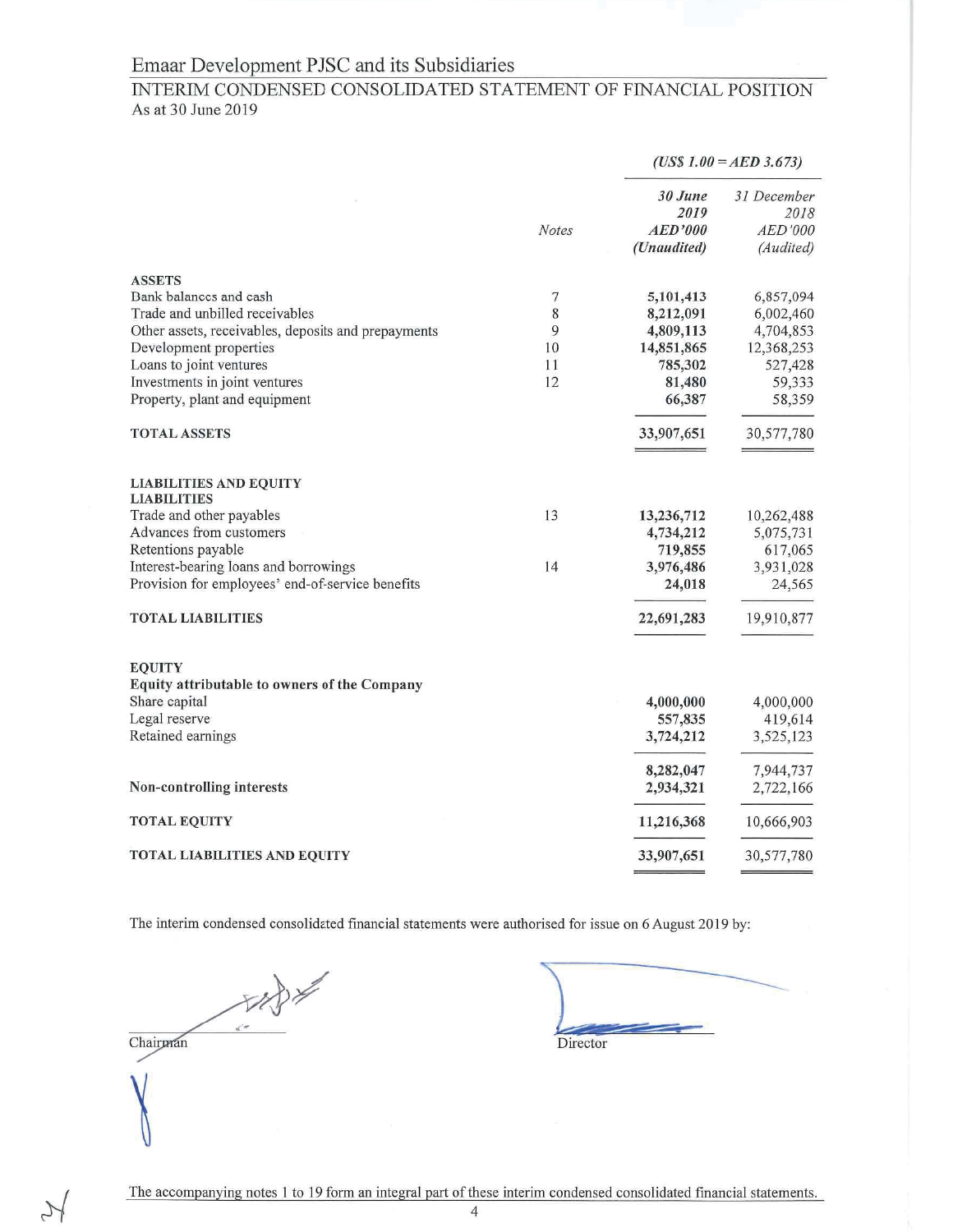# INTERIM CONDENSED CONSOLIDATED STATEMENT OF CHANGES IN EQUITY

For the period ended 30 June 2019 (Unaudited)

|                                                                                                                 | Attributable to the owners of the Parent |                             |                                        |                  |                                               |                                   |  |
|-----------------------------------------------------------------------------------------------------------------|------------------------------------------|-----------------------------|----------------------------------------|------------------|-----------------------------------------------|-----------------------------------|--|
|                                                                                                                 | <b>Share</b><br>capital<br>AED'000       | Legal<br>reserve<br>AED'000 | Retained<br>earnings<br><b>AED'000</b> | Total<br>AED'000 | $Non-$<br>controlling<br>interests<br>AED'000 | <b>Total</b><br>equity<br>AED'000 |  |
| <b>Balance at 1 January 2019 (Audited)</b>                                                                      | 4,000,000                                | 419,614                     | 3,525,123                              | 7,944,737        | 2,722,166                                     | 10,666,903                        |  |
| Total comprehensive income for the period<br>Profit for the period<br>Other comprehensive income for the period |                                          | $\overline{\phantom{a}}$    | 1,382,210                              | 1,382,210        | 512,155                                       | 1,894,365                         |  |
| Total comprehensive income for the period                                                                       |                                          |                             | 1,382,210                              | 1,382,210        | 512,155                                       | 1,894,365                         |  |
| Transfer to legal reserve                                                                                       |                                          | 138,221                     | (138, 221)                             |                  |                                               |                                   |  |
| Directors' bonus                                                                                                |                                          |                             | (4,900)                                | (4,900)          |                                               | (4,900)                           |  |
| Dividend paid to shareholders                                                                                   |                                          | $\overline{\phantom{a}}$    | (1,040,000)                            | (1,040,000)      | (300,000)                                     | (1,340,000)                       |  |
| <b>Balance at 30 June 2019</b>                                                                                  | 4,000,000                                | 557,835                     | 3,724,212                              | 8,282,047        | 2,934,321                                     | 11,216,368                        |  |

The accompanying notes 1 to 19 form an integral part of these interim condensed consolidated financial statements.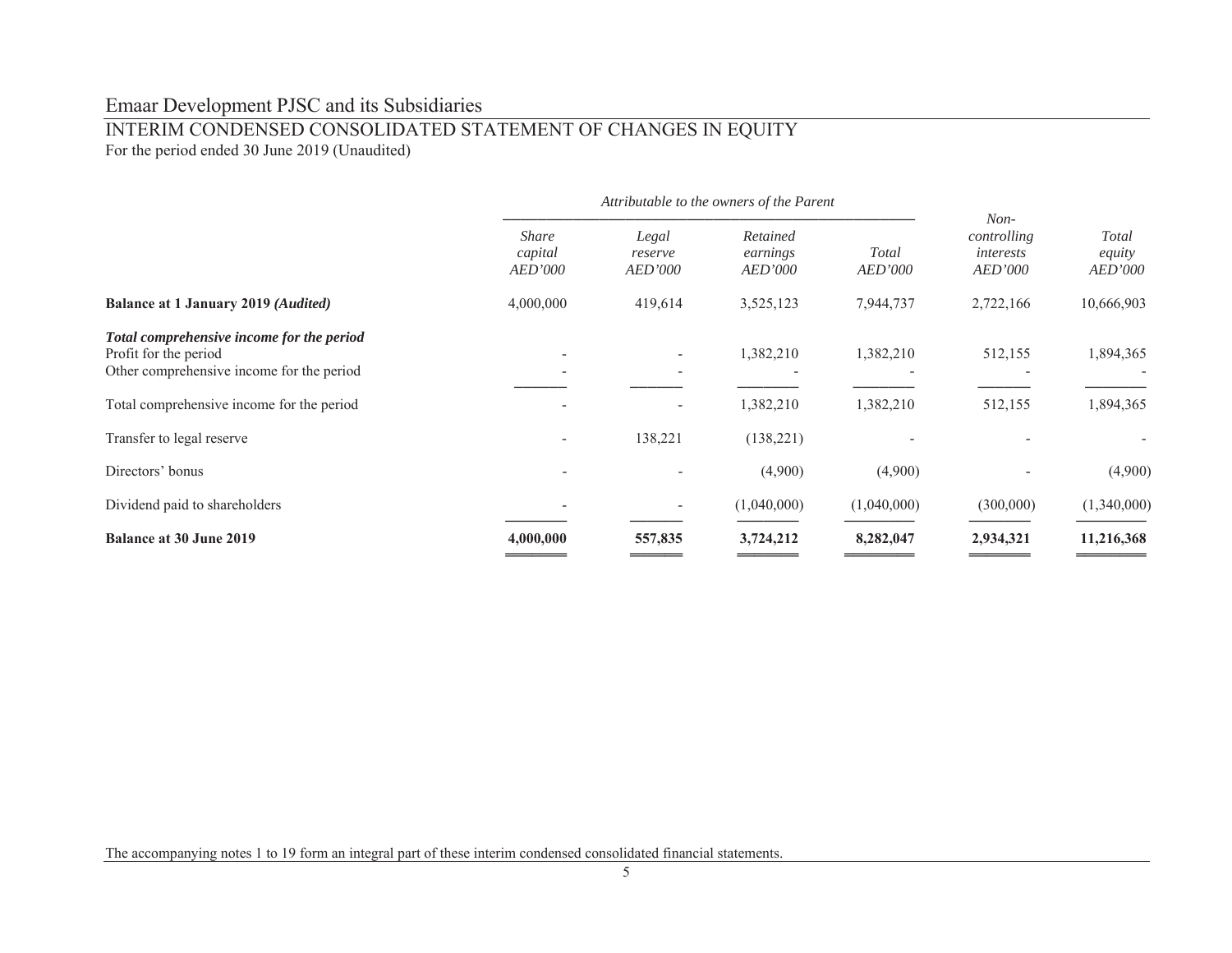# INTERIM CONDENSED CONSOLIDATED STATEMENT OF CHANGES IN EQUITY (continued) For the period ended 30 June 2019 (Unaudited)

|                                                                                                                 | <b>Share</b><br>capital<br>AED'000 | Legal<br>reserve<br><b>AED'000</b> | Retained<br>earnings<br><b>AED'000</b> | Total<br>AED'000 | $Non-$<br>controlling<br>interests<br><b>AED'000</b> | <b>Total</b><br>equity<br>AED'000 |
|-----------------------------------------------------------------------------------------------------------------|------------------------------------|------------------------------------|----------------------------------------|------------------|------------------------------------------------------|-----------------------------------|
| Balance at 1 January 2018 (Audited)                                                                             | 4,000,000                          | 150                                | 1,083,429                              | 5,083,579        | 1,116,204                                            | 6,199,783                         |
| Total comprehensive income for the period<br>Profit for the period<br>Other comprehensive income for the period |                                    | $\overline{\phantom{a}}$           | 1,816,238                              | 1,816,238        | 835,601                                              | 2,651,839                         |
| Total comprehensive income for the period                                                                       |                                    | $\overline{\phantom{a}}$           | 1,816,238                              | 1,816,238        | 835,601                                              | 2,651,839                         |
| Dividend paid to shareholders                                                                                   |                                    |                                    |                                        |                  | (127,500)                                            | (127,500)                         |
| Balance at 30 June 2018                                                                                         | 4,000,000                          | 150                                | 2,899,667                              | 6,899,817        | 1,824,305                                            | 8,724,122                         |

The accompanying notes 1 to 19 form an integral part of these interim condensed consolidated financial statements.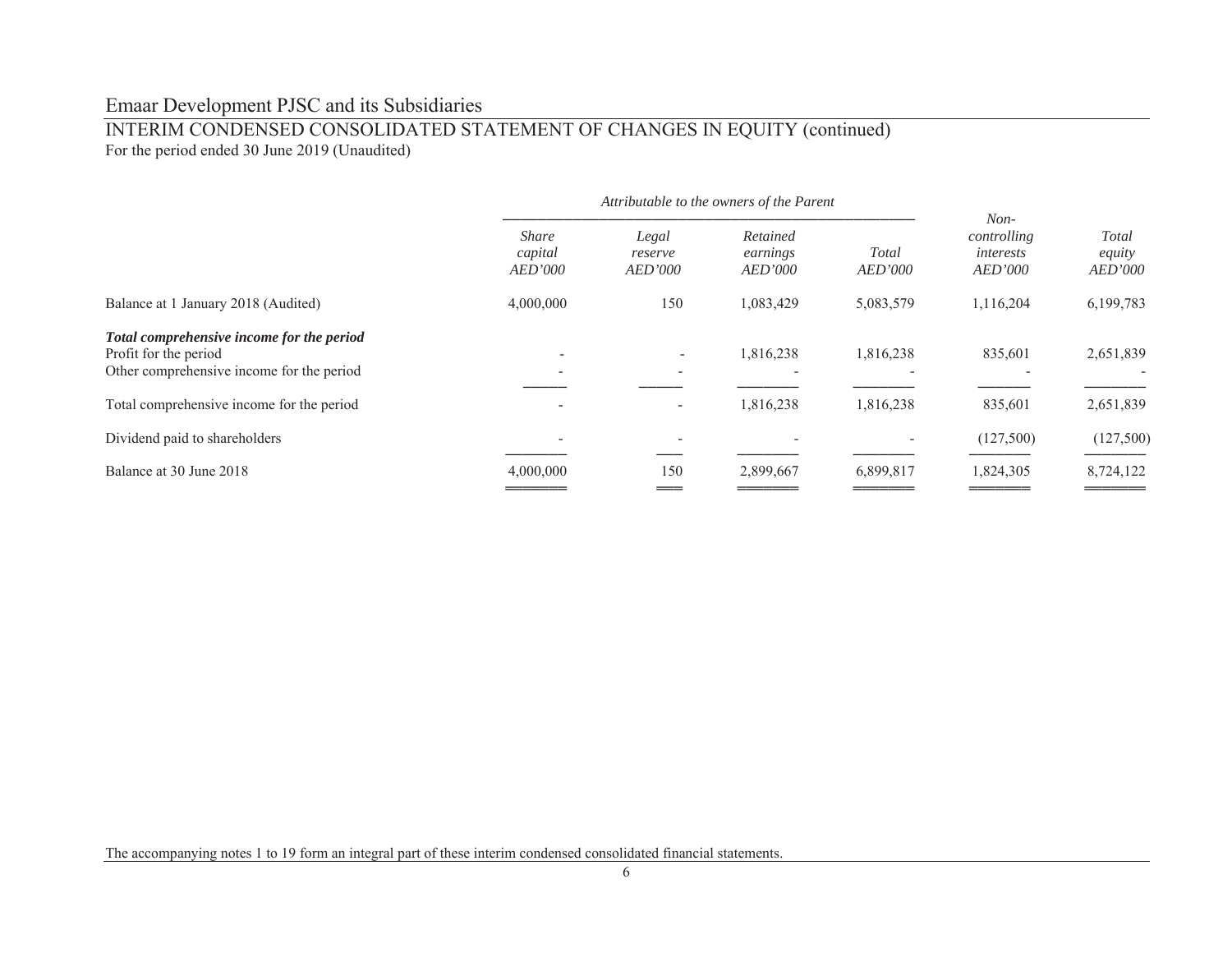# INTERIM CONDENSED CONSOLIDATED STATEMENT OF CASH FLOWS

For the period ended 30 June 2019 (Unaudited)

|                                                                                          |              |                                                    | $(US$ 1.00 = AED 3.673)$                                  |  |
|------------------------------------------------------------------------------------------|--------------|----------------------------------------------------|-----------------------------------------------------------|--|
|                                                                                          | <b>Notes</b> | 1 January<br>2019 to<br>30 June<br>2019<br>AED'000 | 1 January<br>2018 to<br>30 June<br>2018<br><i>AED'000</i> |  |
|                                                                                          |              |                                                    |                                                           |  |
| <b>CASH FLOWS FROM OPERATING ACTIVITIES</b><br>Profit for the period<br>Adjustments for: |              | 1,894,365                                          | 2,651,839                                                 |  |
| Share of results of joint ventures                                                       |              | (22, 147)                                          | (29, 142)                                                 |  |
| Depreciation                                                                             | 5            | 13,031                                             | 7,529                                                     |  |
| Provision for employees' end-of-service benefits, net                                    |              | (547)                                              | 527                                                       |  |
| Finance costs                                                                            |              | 122,156                                            | 79,232                                                    |  |
| Finance income                                                                           | 6            | (80, 021)                                          | (72, 476)                                                 |  |
| Cash from operations before working capital changes                                      |              | 1,926,837                                          | 2,637,509                                                 |  |
| Trade and unbilled receivables                                                           |              | (2,209,631)                                        | (1,745,867)                                               |  |
| Other assets, receivables, deposits and prepayments                                      |              | (104, 417)                                         | (1,030,701)                                               |  |
| Development properties                                                                   |              | (1,202,317)                                        | (1,039,867)                                               |  |
| Advances from customers                                                                  |              | (341,519)                                          | (959, 543)                                                |  |
| Trade and other payables                                                                 |              | 1,681,795                                          | 1,628,286                                                 |  |
| Retentions payable                                                                       |              | 102,790                                            | 52,245                                                    |  |
| Net cash used in operating activities                                                    |              | (146, 462)                                         | (457, 938)                                                |  |
| <b>CASH FLOWS FROM INVESTING ACTIVITIES</b>                                              |              |                                                    |                                                           |  |
| Finance income received                                                                  |              | 80,178                                             | 74,996                                                    |  |
| Loan to joint ventures                                                                   |              | (257, 874)                                         | (36, 183)                                                 |  |
| Amounts incurred on property, plant and equipment                                        |              | (7,740)                                            | (2,840)                                                   |  |
| Deposits maturing after three months                                                     |              | 68,340                                             | 1,362,859                                                 |  |
| Net cash (used in) $/$ from investing activities                                         |              | (117,096)                                          | 1,398,832                                                 |  |
| <b>CASH FLOWS FROM FINANCING ACTIVITIES</b>                                              |              |                                                    |                                                           |  |
| Finance costs paid                                                                       |              | (116,082)                                          | (74, 420)                                                 |  |
| Directors' bonus                                                                         |              | (4,900)                                            |                                                           |  |
| Repayment of lease liability                                                             | 2.3(a)       | (3,484)                                            |                                                           |  |
| Dividend paid to shareholders                                                            |              | (1,340,000)                                        | (127,500)                                                 |  |
| Net cash used in financing activities                                                    |              | (1,464,466)                                        | (201, 920)                                                |  |
| <b>DECREASE / INCREASE IN CASH AND</b>                                                   |              |                                                    |                                                           |  |
| <b>CASH EQUIVALENTS</b>                                                                  |              | (1,728,024)                                        | 738,974                                                   |  |
| Cash and cash equivalents at the beginning of the period                                 |              | 6,788,754                                          | 7,755,499                                                 |  |
| CASH AND CASH EQUIVALENTS AT THE END<br><b>OF THE PERIOD</b>                             | 7            | 5,060,730                                          | 8,494,473                                                 |  |

The accompanying notes 1 to 19 form an integral part of these interim condensed consolidated financial statements.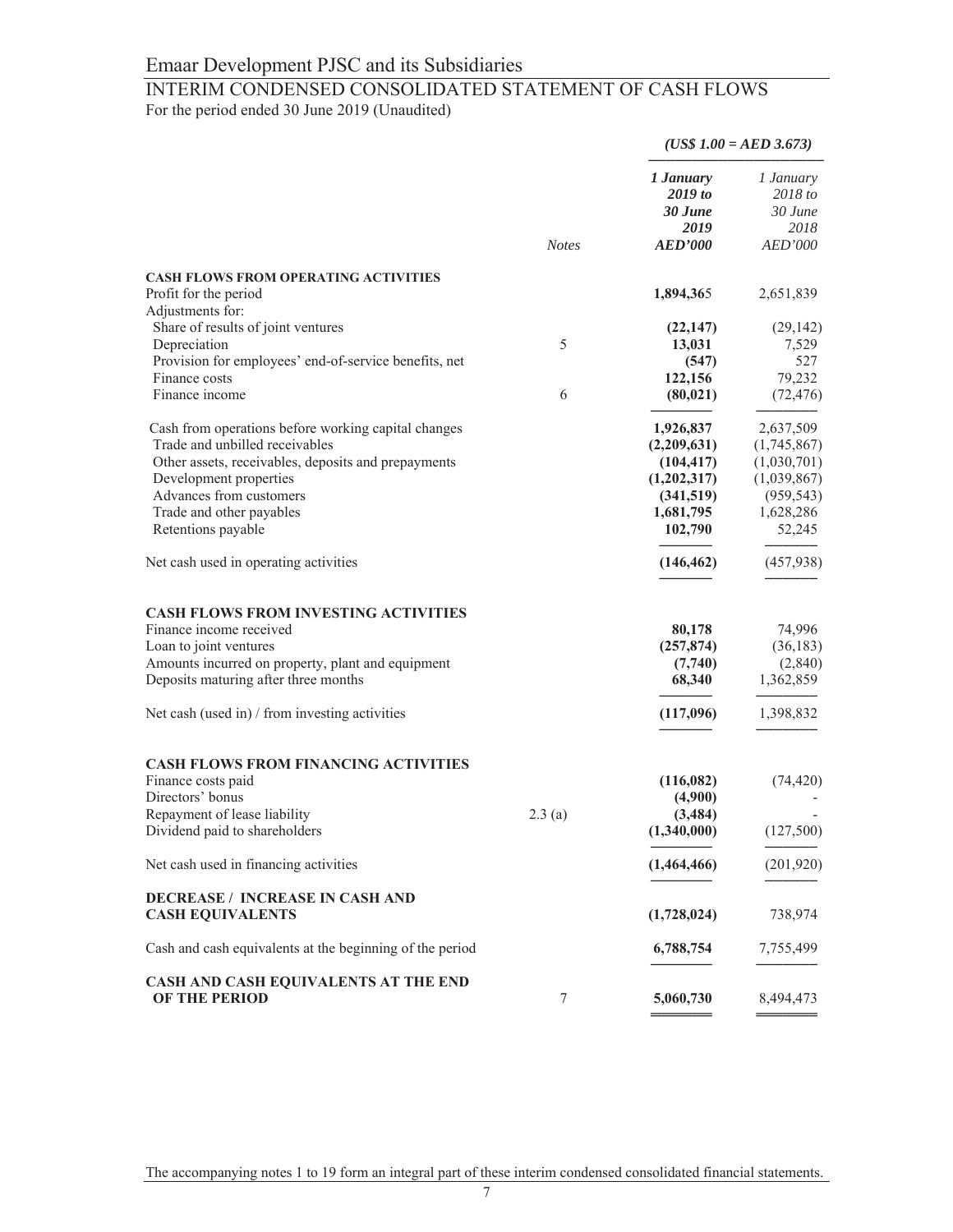#### $\mathbf{1}$ **CORPORATE INFORMATION**

The incorporation of Emaar Development PJSC (the "Company") as a Public Joint Stock Company was approved by the Securities and Commodities Authority according to Federal Law No.4 of 2000 on 20 November 2017 and the registration certificate was issued on 21 November 2017. The Company's registered office is at P.O. Box 48882, Dubai, United Arab Emirates ("UAE").

The Company is a subsidiary of Emaar Properties PJSC (the "Parent Company" or "Parent"), a company incorporated in the UAE and listed on the Dubai Financial Market. The legal status of the Company was converted from a limited liability company to a Public Joint Stock Company (PJSC) by selling 20% through an Initial Public Offering ("IPO"). The Company is listed on the Dubai Financial Market and its shares are traded with effect from 22 November 2017. The Company and its subsidiaries constitute the Group (the "Group").

The principal activities of the Group are property development and development management in the UAE.

### 2.1 BASIS OF PREPARATION

The interim condensed consolidated financial statements of the Group for the period ended 30 June 2019 have been prepared in accordance with International Accounting Standard (IAS) 34: Interim Financial Reporting.

The interim condensed consolidated financial statements do not contain all information and disclosures required for full financial statements prepared in accordance with International Financial Reporting Standards (IFRS). The same accounting policies, methods of computation, significant accounting judgments and estimates and assumptions are followed in these interim condensed consolidated financial statements as compared with the most recent annual consolidated financial statements for the year ended 31 December 2018, except for the new standards and amendments adopted during the current period as explained in note 2.3.

The interim condensed consolidated financial statements have been prepared in United Arab Emirates Dirhams (AED), which is the Company's functional and presentation currency, and all values are rounded to the nearest thousand except where otherwise indicated. Each entity in the Group determines its own functional currency and items included in the financial statements of each entity are measured using that functional currency.

The interim condensed consolidated financial statements have been prepared on a historical cost basis. Historical cost is generally based on the fair value of the consideration given in exchange for assets.

The preparation of interim condensed consolidated financial statements on the basis described above requires management to make judgements, estimates and assumptions that affect the application of policies and reported amounts of assets and liabilities, income and expenses. The estimates and associated assumptions are based on historical experience and various other factors that are believed to be reasonable under the circumstances, the results of which for the basis of making the judgements about carrying values of assets and liabilities that are not readily apparent from other sources. Actual results may differ from these estimates.

Certain comparative amounts have been reclassified to conform to the presentation used in these interim condensed consolidated financial statements.

Results for the six-month period ended 30 June 2019 are not necessarily indicative of the results that may be expected for the financial year ending 31 December 2019.

### **Basis of consolidation**

The interim condensed consolidated financial statements comprise the financial statements of the Company and the entities controlled by the Company (its subsidiaries) as at 30 June 2019. Control is achieved where all the following criteria are met:

- the Company has power over an entity (i.e., existing rights that give it the current ability to direct the relevant  $(a)$ activities of the investee);
- $(b)$ the Company has exposure, or rights, to variable returns from its involvement with the entity; and
- $(c)$ the Company has the ability to use its power over the entity to affect the amount of the Company's returns.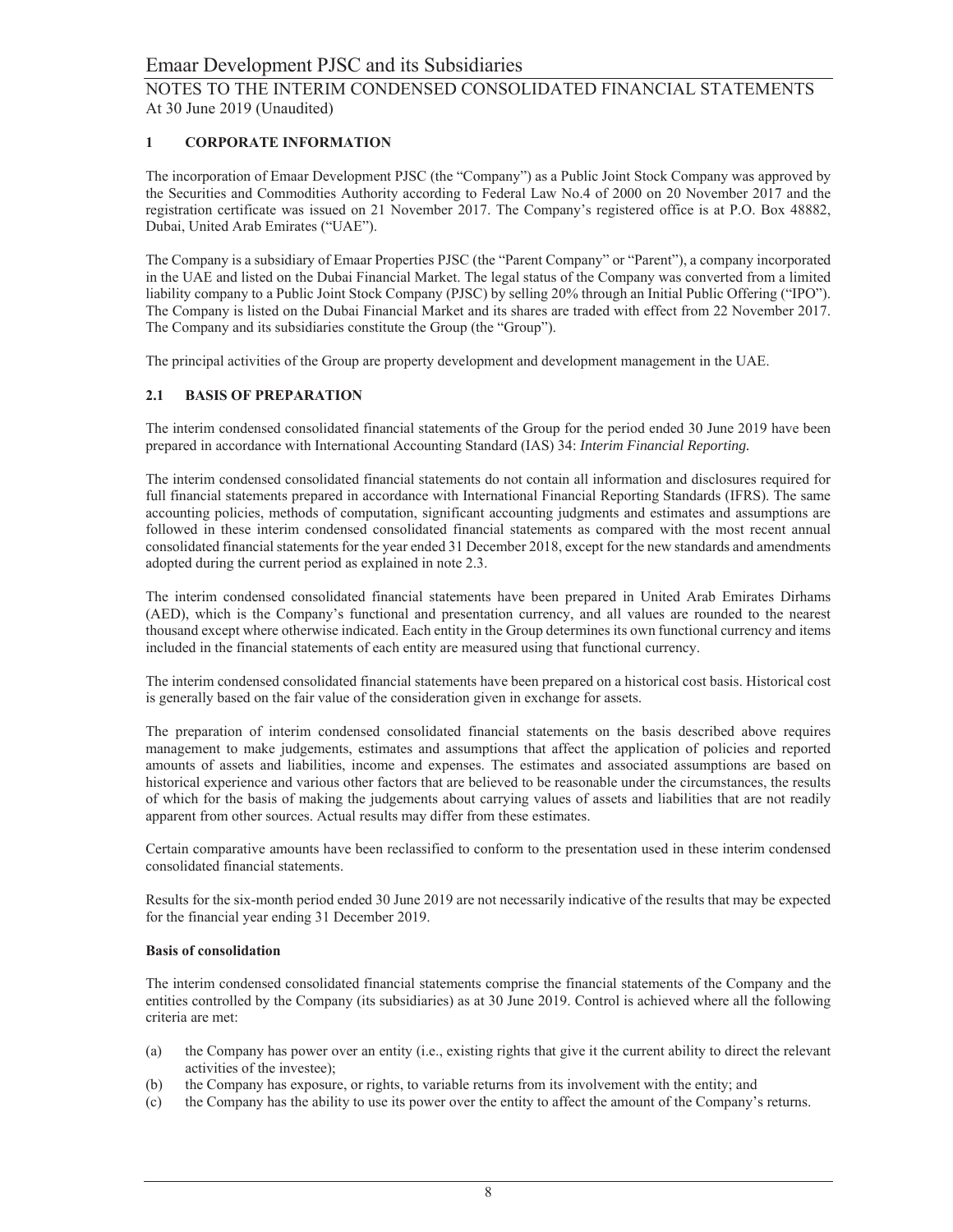#### $2.1$ **BASIS OF PREPARATION (continued)**

### **Basis of consolidation (continued)**

When the Group has less than a majority of the voting or similar rights of an investee, the Group considers all relevant facts and circumstances in assessing whether it has power over an investee, including:

- The contractual arrangement with the other vote holders of the investee
- Rights arising from other contractual arrangements
- The Group's voting rights and potential voting rights

The Group re-assesses whether or not it controls an investee if facts and circumstances indicate that there are changes to one or more of the three elements of control. Consolidation of a subsidiary begins when the Group obtains control over the subsidiary and ceases when the Group loses control of the subsidiary. Assets, liabilities, income and expenses of a subsidiary acquired or disposed of during the period are included in the interim condensed consolidated financial statements from the date the Group gains control until the date the Group ceases to control the subsidiary.

### Subsidiary

A subsidiary is fully consolidated from the date of acquisition or incorporation, being the date on which the Group obtains control, and continues to be consolidated until the date when such control ceases. The financial statements of the subsidiary are prepared for the same reporting period as the Company, using consistent accounting policies. All intra-group balances, transactions, unrealised gains and losses resulting from intra-group transactions and dividends are eliminated in full.

Non controlling interest are measured initially at their proportionate share of the acquiree's identifiable net assets at the date of acquisition. Changes in the Group's interest in a subsidiary that do not result in a loss of control are accounted for as equity transactions.

Share of comprehensive income/loss within a subsidiary is attributed to the non-controlling interest even if that results in a deficit balance.

A change in the ownership interest of a subsidiary, without a loss of control, is accounted for as an equity transaction. If the Group loses control over a subsidiary, it:

- Derecognises the assets (including goodwill) and liabilities of the subsidiary;  $\overline{a}$
- Derecognises the carrying amount of any non-controlling interest;
- Derecognises the cumulative translation differences, recorded in equity;
- Recognises the fair value of the consideration received;
- Recognises the fair value of any investment retained;
- Recognises any surplus or deficit in the interim condensed consolidated statement of comprehensive income; and
- Reclassifies the Group's share of components previously recognised in other comprehensive income to the interim condensed consolidated statement of comprehensive income or retained earnings, as appropriate.

| <b>Subsidiaries</b>          | <b>Place of</b><br>incorporation | <b>Principal activities</b>        | Percentage<br>of effective holding |
|------------------------------|----------------------------------|------------------------------------|------------------------------------|
| Dubai Hills Estate LLC       | <b>UAE</b>                       | Property development               | 50.00%                             |
| Emaar Mina Rashid            | <b>UAE</b>                       | Buying, selling and development of | 100.00%                            |
| Development Owned By Emaar   |                                  | real estate and leasing and        |                                    |
| Development L.L.C            |                                  | management of self owned property  |                                    |
| Mina Rashid Properties L.L.C | <b>UAE</b>                       | Buying, selling and development of | $100.00\%$                         |
|                              |                                  | real estate                        |                                    |

Details of the Company's subsidiaries are as follows: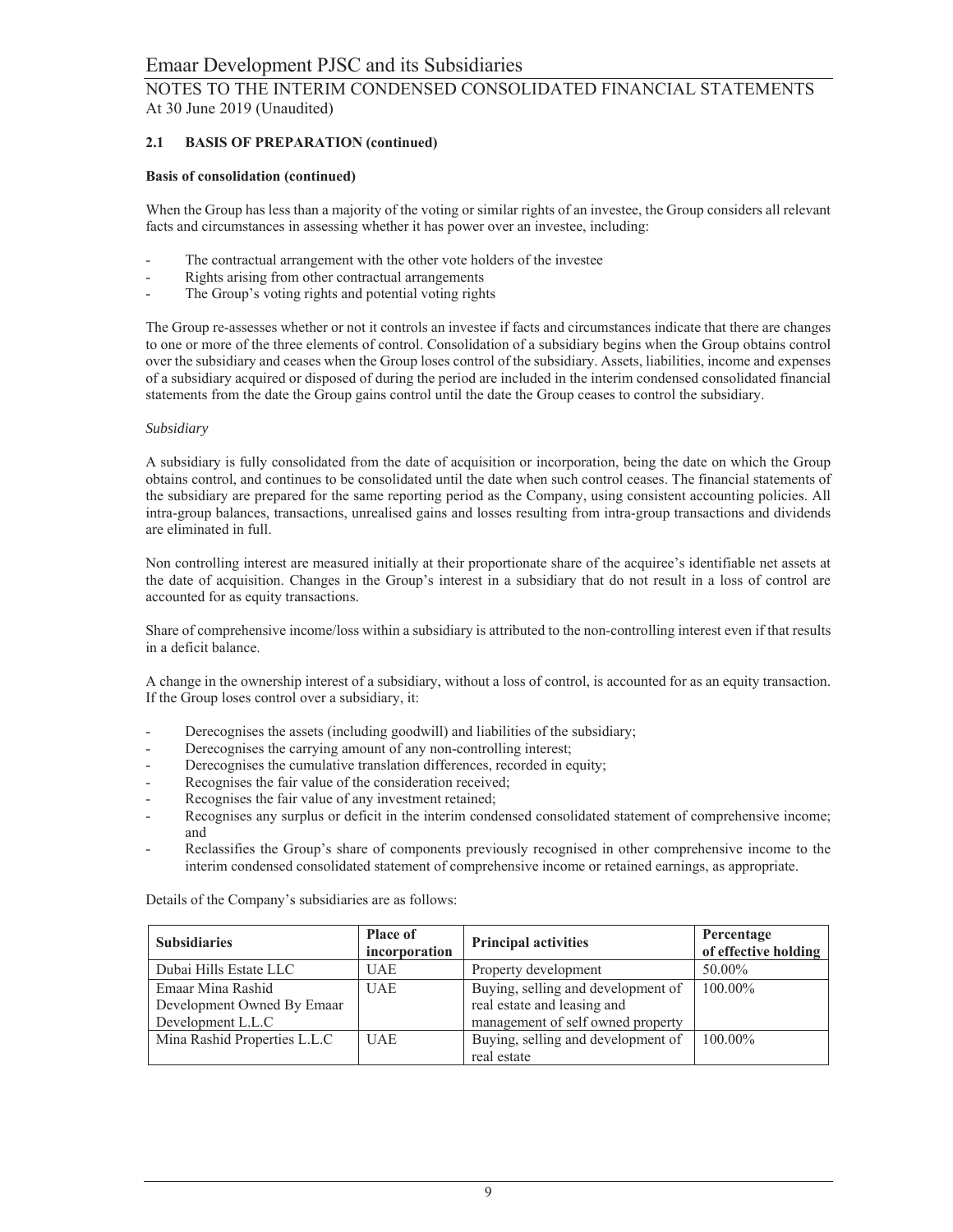#### $2.1$ **BASIS OF PREPARATION (continued)**

### **Basis of consolidation (continued)**

### Subsidiary (continued)

On 9 January 2019, the Group incorporated a new subsidiary, Emaar Mina Rashid Development Owned by Emaar Development L.L.C ("Emaar Mina Rashid"). During the period ended 30 June 2019, Emaar Mina Rashid has entered into a Joint Development Agreement ("JDA") with Mina Rashid Properties L.L.C ("Mina Rashid") to develop Mina Rashid land into a mixed use community as per the Master Plan (the "Mina Rashid Project").

As per the JDA, the Group gained control over Mina Rashid and accordingly, has consolidated the entity as at 30 June 2019, in accordance with the requirements of IFRS 10 "Consolidated Financial Statements".

As at 30 June 2019, on consolidation of Mina Rashid, the Group has recorded, land within development properties amounting to AED 1,281,295 thousands, with a corresponding liability payable under trade and other payables. Also refer note 16.

### Joint ventures

Joint ventures are those entities over whose activities the Group has joint control, established by contractual agreement and requiring unanimous consent for strategic financial and operating decisions.

The Group's investment in joint ventures are accounted for using the equity method of accounting. Under the equity method of accounting, investments in joint ventures are carried in the interim condensed consolidated statement of financial position at cost, plus post-acquisition changes in the Group's share of net assets of the joint venture companies, less any impairment in value.

The interim condensed consolidated statement of comprehensive income reflects the Group's share of results of its joint ventures. Unrealised profits and losses resulting from transactions between the Group and its joint ventures are eliminated to the extent of the Group's interest in the joint ventures.

#### $2.2^{\circ}$ SIGNIFICANT ACCOUNTING JUDGMENTS, ESTIMATES AND ASSUMPTIONS

The preparation of these interim condensed consolidated financial statements requires management to make judgments, estimates and assumptions that affect the reported amounts of revenues, expenses, assets and liabilities, and the accompanying disclosures and the disclosure of contingent liabilities at the reporting date. Uncertainty about these assumptions and estimates could result in outcomes that require a material adjustment to the carrying amount of the assets or liabilities affected in future periods.

Estimates and their underlying assumptions are reviewed on an ongoing basis. Revisions to accounting estimates are recognised in the period in which the estimates are revised.

The key judgments, estimates and assumptions that have a significant impact on the interim condensed consolidated financial statements of the Group are discussed below:

### **Judgments**

### Timing of satisfaction of performance obligations

The Group is required to assess each of its contracts with customers to determine whether performance obligations are satisfied over time or at a point in time in order to determine the appropriate method of recognising revenue. The Group has assessed that based on the sale and purchase agreements entered into with customers and the provisions of relevant laws and regulations, where contracts are entered into to provide real estate assets to customer, the Group does not create an asset with an alternative use to the Group and usually has an enforceable right to payment for performance completed to date. In these circumstances the Group recognises revenue over time. Where this is not the case , revenue is recognised at a point in time.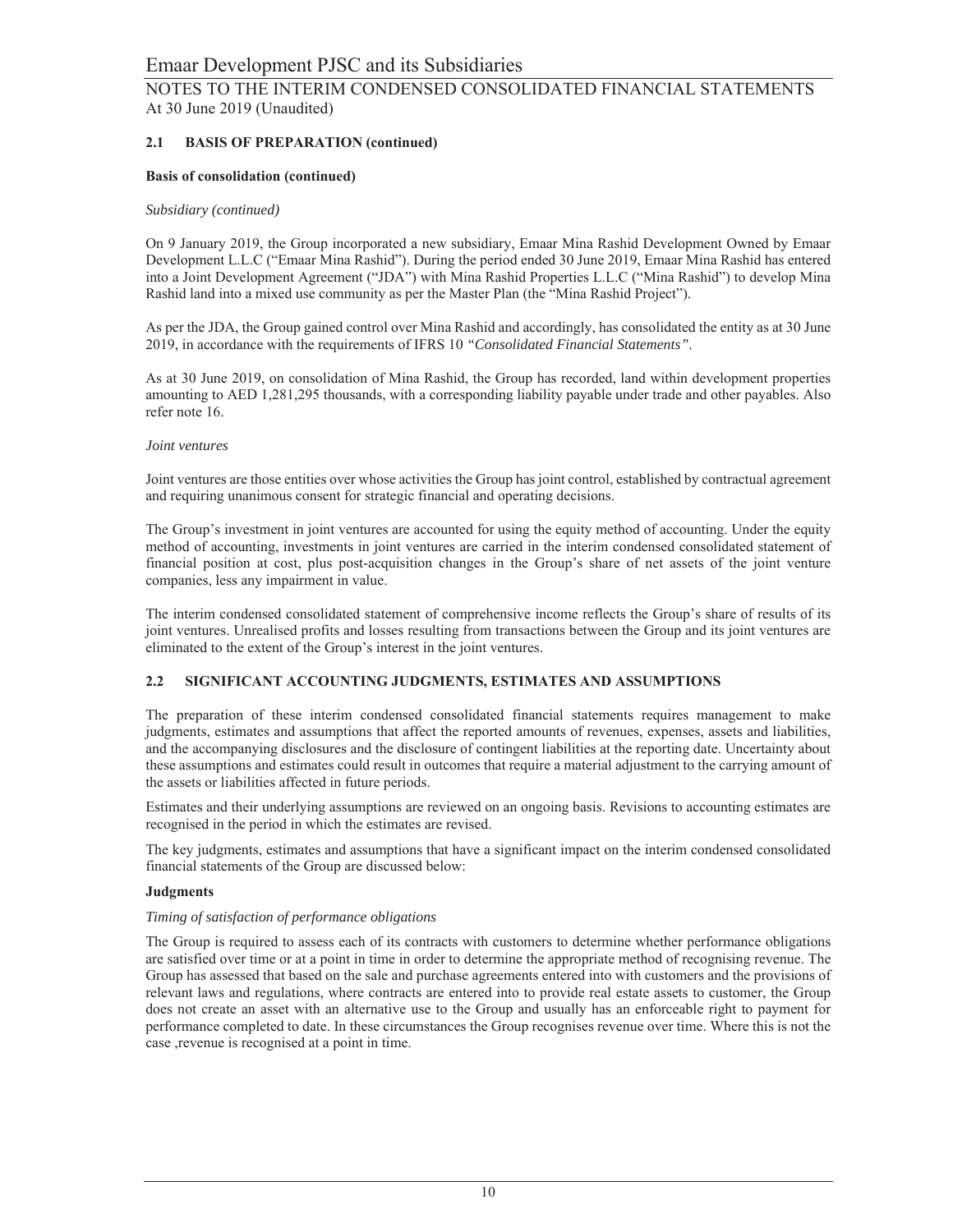#### $2.2$ SIGNIFICANT ACCOUNTING JUDGMENTS, ESTIMATES AND ASSUMPTIONS (continued)

### **Judgments (continued)**

### Determination of transaction prices

The Group is required to determine the transaction price in respect of each of its contracts with customers. In making such judgment the Group assesses the impact of any variable consideration in the contract, due to discounts or penalties, the existence of any significant financing component in the contract and any non-cash consideration in the contract.

In determining the impact of variable consideration the Group uses the "most-likely amount" method in IFRS 15 whereby the transaction price is determined by reference to the single most likely amount in a range of possible consideration amounts.

#### Transfer of control in contracts with customers

In cases where the Group determines that performance obligations are satisfied at a point in time, revenue is recognised when control over the asset that is the subject of the contract is transferred to the customer. In the case of contracts to sell real estate assets this is generally when the consideration for the unit has been substantially received and there are no impediments in the handing over of the unit to the customer.

### Consolidation of subsidiary

The Group has evaluated all investee entities to determine whether it controls the investee as per the criteria laid out by IFRS 10 Consolidated Financial Statements. The Group has evaluated, amongst other things, its ownership interest, the contractual arrangements in place and its ability and the extent of its involvement with the relevant activities of the investee entities to determine whether it controls the investee.

#### **Estimations and assumptions**

### Split of real estate components

The interim condensed consolidated financial statements of the Group include certain assets, liabilities, income, expenses and cash flows which are allocated to the Group based on management assumptions and estimates. This mainly includes development properties, trade and other payables, retention payable, advance from customers and selling, general and administrative expenses. These are allocated based on evaluation by project consultant and management best estimate of use of corporate resources by the Group.

#### Impairment of trade, unbilled and other receivables

The loss allowances for trade, unbilled and other receivables are based on assumptions about risk of default and expected loss rates to be applied for the respective category of receivables. The Group uses judgement in making these assumptions and selecting the inputs to the impairment calculation including evaluation of the Group's past history of loss rate, existing market conditions as well as forward looking estimates at the end of each reporting period. In assessing the segmentation of customers for the loss allowance, judgement is involved in determining the creditworthiness and financial health of its customers. Where their conditions change, this may require changes in the customers' segmentation, which in turn may affect the level of loss allowance in future periods.

#### Allocation of transaction price to performance obligation in contracts with customers

The Group has elected to apply the input method in allocating the transaction price to performance obligations where revenue is recognised over time. The Group considers that the use of the input method, which requires revenue recognition on the basis of the Group's efforts to the satisfaction of the performance obligation, provides the best reference of revenue actually earned. In applying the input method, the Group estimates the cost to complete the projects in order to determine the amount of revenue to be recognised. These estimates include the cost of providing infrastructure, potential claims by contractors as evaluated by the project consultant and the cost of meeting other contractual obligations to the customers.

### Cost to complete the projects

The Group estimates the cost to complete the projects in order to determine the cost attributable to revenue being recognised. These estimates include the cost of providing infrastructure, potential claims by contractors as evaluated by the project consultant and the cost of meeting other contractual obligations to the customers.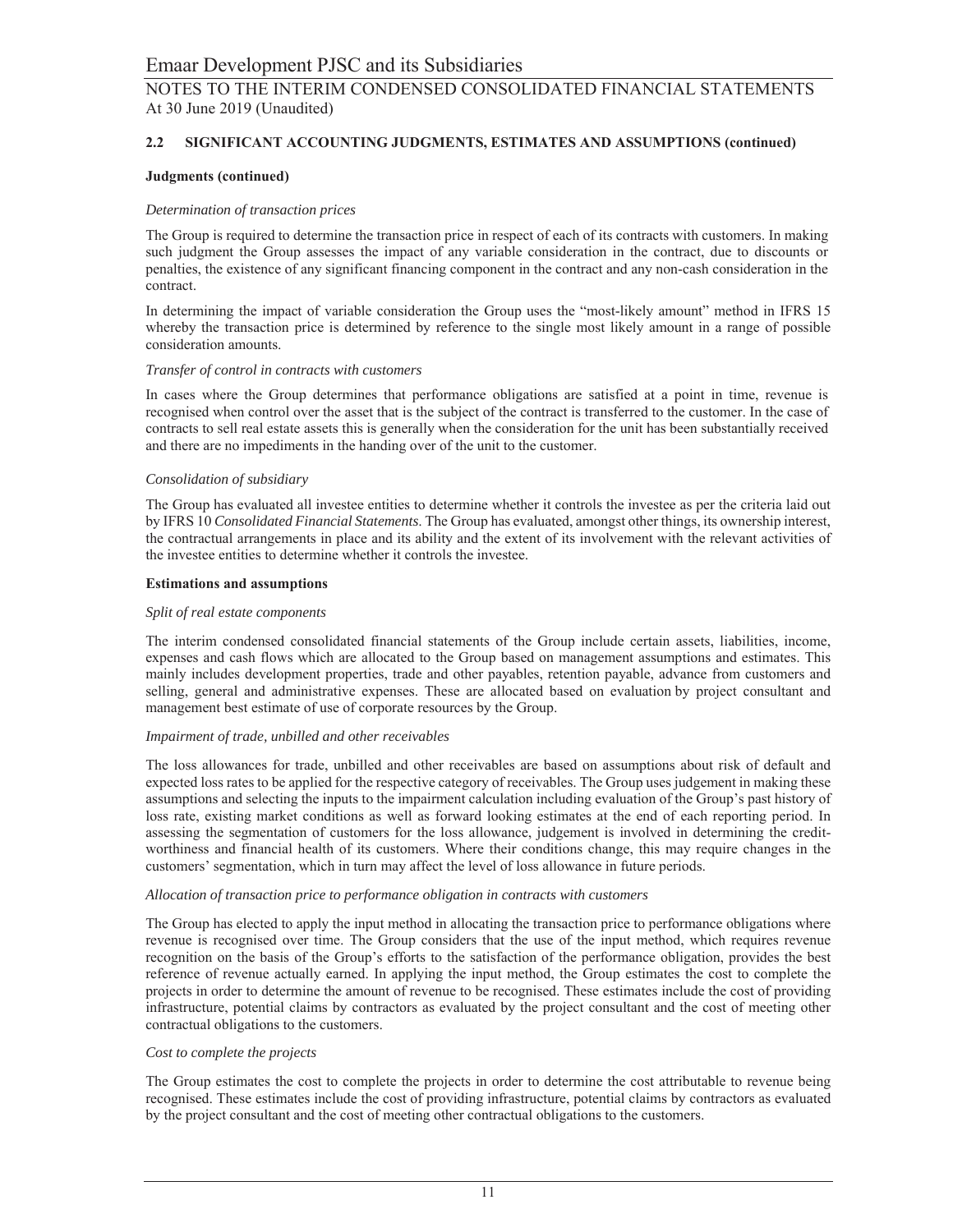#### $2.2$ SIGNIFICANT ACCOUNTING JUDGMENTS, ESTIMATES AND ASSUMPTIONS (continued)

### **Estimations and assumptions (continued)**

#### Impairment of non-financial assets

The Group assesses whether there are any indicators of impairment for all non-financial assets at each reporting date. The non-financial assets are tested for impairment when there are indicators that the carrying amounts may not be recoverable. When value in use calculations are undertaken, management estimates the expected future cash flows from the asset or cash-generating unit and chooses a suitable discount rate in order to calculate the present value of those cash flows.

Development properties are stated at the lower of cost and estimated net realisable value. The cost of work-inprogress comprises construction costs and other related direct costs. Net realisable value is the estimated selling price in the ordinary course of business, less cost of completion and selling expenses.

#### Fair value measurement of financial instruments

When the fair values of financial assets and financial liabilities recorded in the interim condensed consolidated statement of financial position cannot be measured based on quoted prices in active markets, their fair value is measured using valuation techniques including the discounted cash flow (DCF) model. The inputs to these models are taken from observable markets where possible, but where this is not feasible, a degree of judgement is required in establishing fair values. Judgements include considerations of inputs such as liquidity risk, credit risk and volatility.

#### CHANGES IN THE ACCOUNTING POLICIES AND DISCLOSURES 2.3

#### $(a)$ New standards, interpretations and amendments adopted by the Group

The accounting policies adopted in the preparation of the interim condensed consolidated financial statements are consistent with those followed in the preparation of the Group's annual consolidated financial statements for the year ended 31 December 2018, except for the adoption of new standards and interpretations effective as of 1 January 2019. Although these new standards and amendments apply for the first time in 2019, they do not have a material impact on the annual consolidated financial statements or the interim condensed consolidated financial statements of the Group. The nature and the impact of each new standard or amendment is described below:

### **IFRS 16 Leases**

IFRS 16 supersedes IAS 17 Leases, IFRIC 4 Determining whether an Arrangement contains a Lease, SIC-15 Operating Leases-Incentives and SIC-27 Evaluating the Substance of Transactions Involving the Legal Form of a Lease. The standard sets out the principles for the recognition, measurement, presentation and disclosure of leases and requires lessees to account for most leases under a single on-balance sheet model.

Lessor accounting under IFRS 16 is substantially unchanged from IAS 17. Lessors will continue to classify leases as either operating or finance leases using similar principles as in IAS 17. Therefore, IFRS 16 did not have an impact for leases where the Group is the lessor.

The Group adopted IFRS 16 using the modified retrospective method of adoption with the date of initial application of 1 January 2019. The Group elected to use the transition practical expedient allowing the standard to be applied only to contracts that were previously identified as leases applying IAS 17 and IFRIC 4 at the date of initial application. The Group also elected to use the recognition exemptions for lease contracts that, at the commencement date, have a lease term of 12 months or less and do not contain a purchase option ('short term leases'), and lease contracts for which the underlying asset is of low value ('low-value assets').

#### $\boldsymbol{a}$ Nature of the effect of adoption of IFRS 16

The Group has lease contracts for office premises. Before the adoption of IFRS 16, the Group classified each of its leases (as lessee) at the inception date as an operating lease. A lease was classified as a finance lease if it transferred substantially all of the risks and rewards incidental to ownership of the leased asset to the Group; otherwise it was classified as an operating lease. In an operating lease, the leased property was not capitalised and the lease payments were recognised as rent expense in the consolidated statement of comprehensive income on a straight-line basis over the lease term. Any prepaid rent and accrued rent were recognised under Prepayments and Trade and other payables, respectively.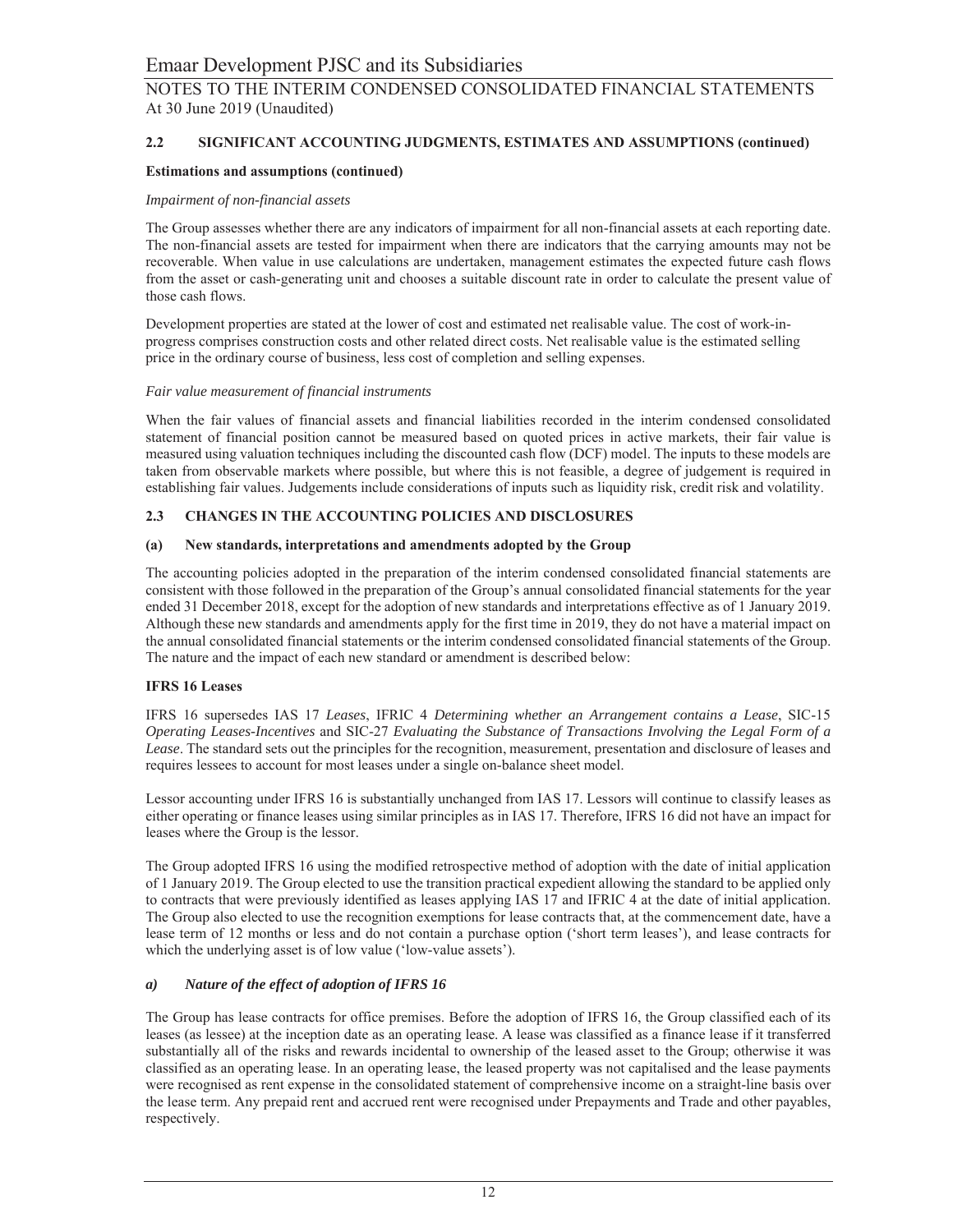#### $2.3$ CHANGES IN THE ACCOUNTING POLICIES AND DISCLOSURES (continued)

#### New standards, interpretations and amendments adopted by the Group (continued)  $(a)$

### **IFRS 16 Leases (continued)**

### a) Nature of the effect of adoption of IFRS 16 (continued)

Upon adoption of IFRS 16, the Group applied a single recognition and measurement approach for all leases that it is the lessee, except for short-term leases and leases of low-value assets. The Group recognised lease liabilities to make lease payments and right-of-use assets representing the right to use the underlying assets. In accordance with the modified retrospective method of adoption, the Group applied IFRS 16 at the date of initial application and accordingly, the comparative information in this interim condensed consolidated financial statement has not been restated and the cumulative effect of initially applying the standard (if any) is recognised as an adjustment to the opening balance of retained earnings.

#### *b*) Amounts recognised in the interim condensed consolidated statement of financial position and statement of comprehensive income

Set out below, are the carrying amounts of the Group's right-of-use assets and lease liabilities and the movements during the period:

|                      | Right-of-  | Lease              |
|----------------------|------------|--------------------|
|                      | use assets | <i>liabilities</i> |
|                      | AED'000    | <b>AED'000</b>     |
| As at 1 January 2019 | 13,319     | 12,158             |
| Depreciation expense | (3,943)    | -                  |
| Interest expense     | -          | 204                |
| Payments             | -          | (3, 484)           |
|                      |            |                    |
| As at 30 June 2019   | 9,376      | 8,878              |
|                      | ====       | =====              |

Lease liabilities are payable as below:

| Lease liabilities payable after 12 months  |                                         |
|--------------------------------------------|-----------------------------------------|
| Lease liabilities payable within 12 months | 8.878                                   |
| Balance as at period end                   | $\overbrace{\hspace{25mm}}^{}$<br>8.878 |
|                                            |                                         |

Set out below, are the amounts recognised in interim condensed consolidated statement comprehensive income:

|                                                                                              | 1 January<br>2019 to   |
|----------------------------------------------------------------------------------------------|------------------------|
|                                                                                              | $30$ June              |
|                                                                                              | 2019<br><b>AED'000</b> |
| Depreciation expense of right-of-use assets                                                  | 3,943                  |
| Interest expense on lease liabilities                                                        | 204                    |
| Total amounts recognised in interim condensed consolidated statement of comprehensive income | 4,147                  |

The Group has presented right of use assets within 'Property, plant and equipment' and lease liabilities within 'Trade and other payable' in the interim condensed consolidated statement of financial position.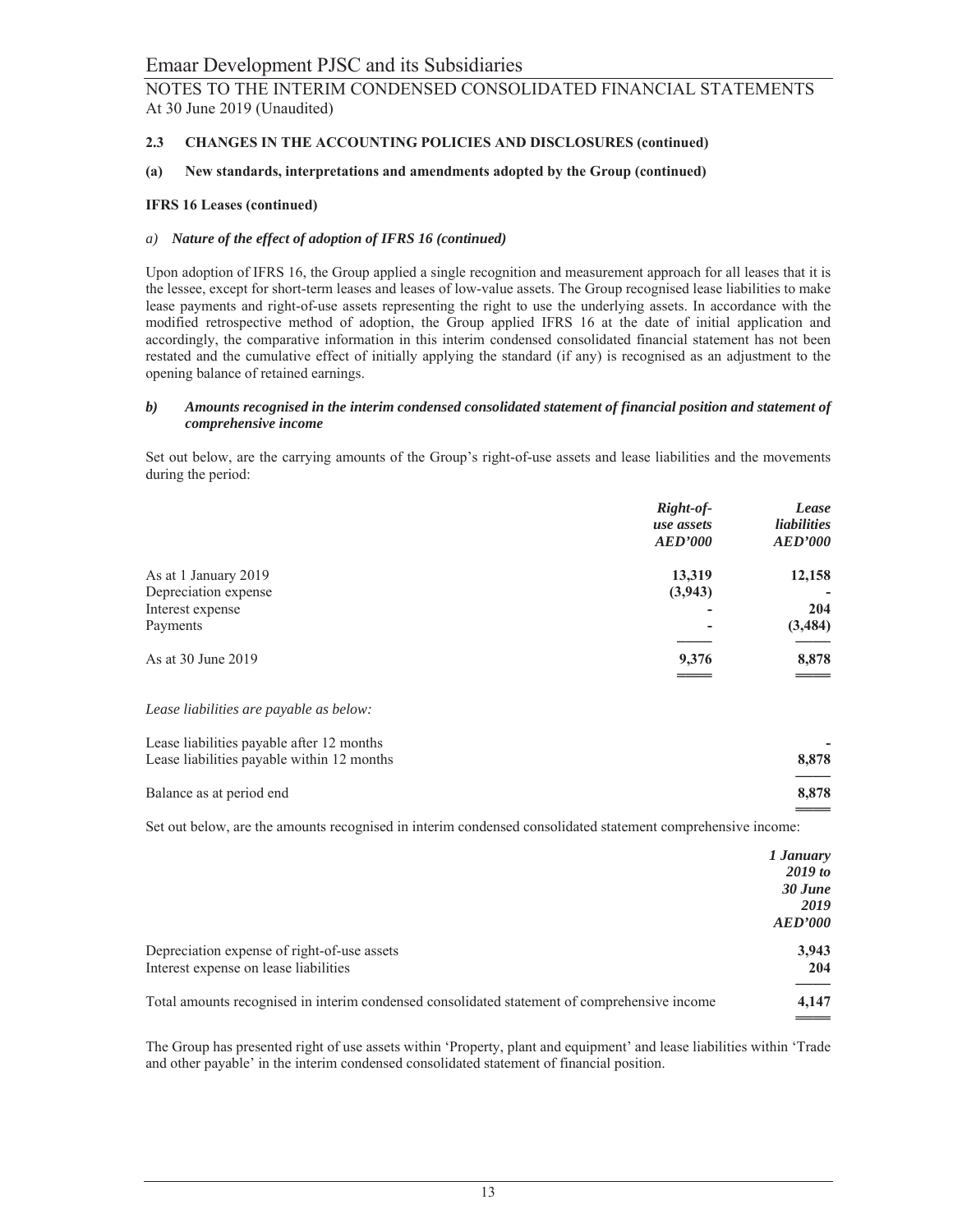#### $2.3$ CHANGES IN THE ACCOUNTING POLICIES AND DISCLOSURES

#### New standards, interpretations and amendments adopted by the Group (continued)  $(a)$

#### **IFRIC Interpretation 23 Uncertainty over Income Tax Treatment**

The Interpretation addresses the accounting for income taxes when tax treatments involve uncertainty that affects the application of IAS 12 Income Taxes. It does not apply to taxes or levies outside the scope of IAS 12, nor does it specifically include requirements relating to interest and penalties associated with uncertain tax treatments.

The interpretation did not have any impact on the interim condensed consolidated financial statements of the Group.

#### **Amendments to IFRS 9: Prepayment Features with Negative Compensation**

Under IFRS 9, a debt instrument can be measured at amortised cost or at fair value through other comprehensive income, provided that the contractual cash flows are 'solely payments of principal and interest on the principal amount outstanding' (the SPPI criterion) and the instrument is held within the appropriate business model for that classification. The amendments to IFRS 9 clarify that a financial asset passes the SPPI criterion regardless of an event or circumstance that causes the early termination of the contract and irrespective of which party pays or receives reasonable compensation for the early termination of the contract.

#### Amendments to IAS 19: Plan Amendment, Curtailment or Settlement

The amendments to IAS 19 address the accounting when a plan amendment, curtailment or settlement occurs during a reporting period. The amendments specify that when a plan amendment, curtailment or settlement occurs during the annual reporting period, an entity is required to determine the current service cost for the remainder of the period after the plan amendment, curtailment or settlement, using the actuarial assumptions used to remeasure the net defined benefit liability (asset) reflecting the benefits offered under the plan and the plan assets after that event. An entity is also required to determine the net interest for the remainder of the period after the plan amendment, curtailment or settlement using the net defined benefit liability (asset) reflecting the benefits offered under the plan and the plan assets after that event, and the discount rate used to remeasure that net defined benefit liability (asset).

#### Amendments to IAS 28: Long-term interests in associates and joint ventures

The amendments clarify that an entity applies IFRS 9 to long-term interests in an associate or joint venture to which the equity method is not applied but that, in substance, form part of the net investment in the associate or joint venture (long-term interests). This clarification is relevant because it implies that the expected credit loss model in IFRS 9 applies to such long-term interests. The amendments also clarified that, in applying IFRS 9, an entity does not take account of any losses of the associate or joint venture, or any impairment losses on the net investment, recognised as adjustments to the net investment in the associate or joint venture that arise from applying IAS 28 Investments in Associates and Joint Ventures.

These amendments had no impact on the interim condensed consolidated financial statements of the Group.

#### **Annual Improvements 2015-2017 Cycle**

#### **IFRS 3 Business Combinations**

The amendments clarify that, when an entity obtains control of a business that is a joint operation, it applies the requirements for a business combination achieved in stages, including remeasuring previously held interests in the assets and liabilities of the joint operation at fair value.

#### **IFRS 11 Joint Arrangements**

A party that participates in, but does not have joint control of, a joint operation might obtain joint control of the joint operation in which the activity of the joint operation constitutes a business as defined in IFRS.

### **IAS 12 Income Taxes**

The amendments clarify that the income tax consequences of dividends are linked more directly to past transactions or events that generated distributable profits than to distributions to owners.

### **IAS 23 Borrowing Costs**

The amendments clarify that an entity treats as part of general borrowings any borrowing originally made to develop a qualifying asset when substantially all of the activities necessary to prepare that asset for its intended use or sale are complete.

These amendments / improvements had no impact on the interim condensed consolidated financial statements of the Group.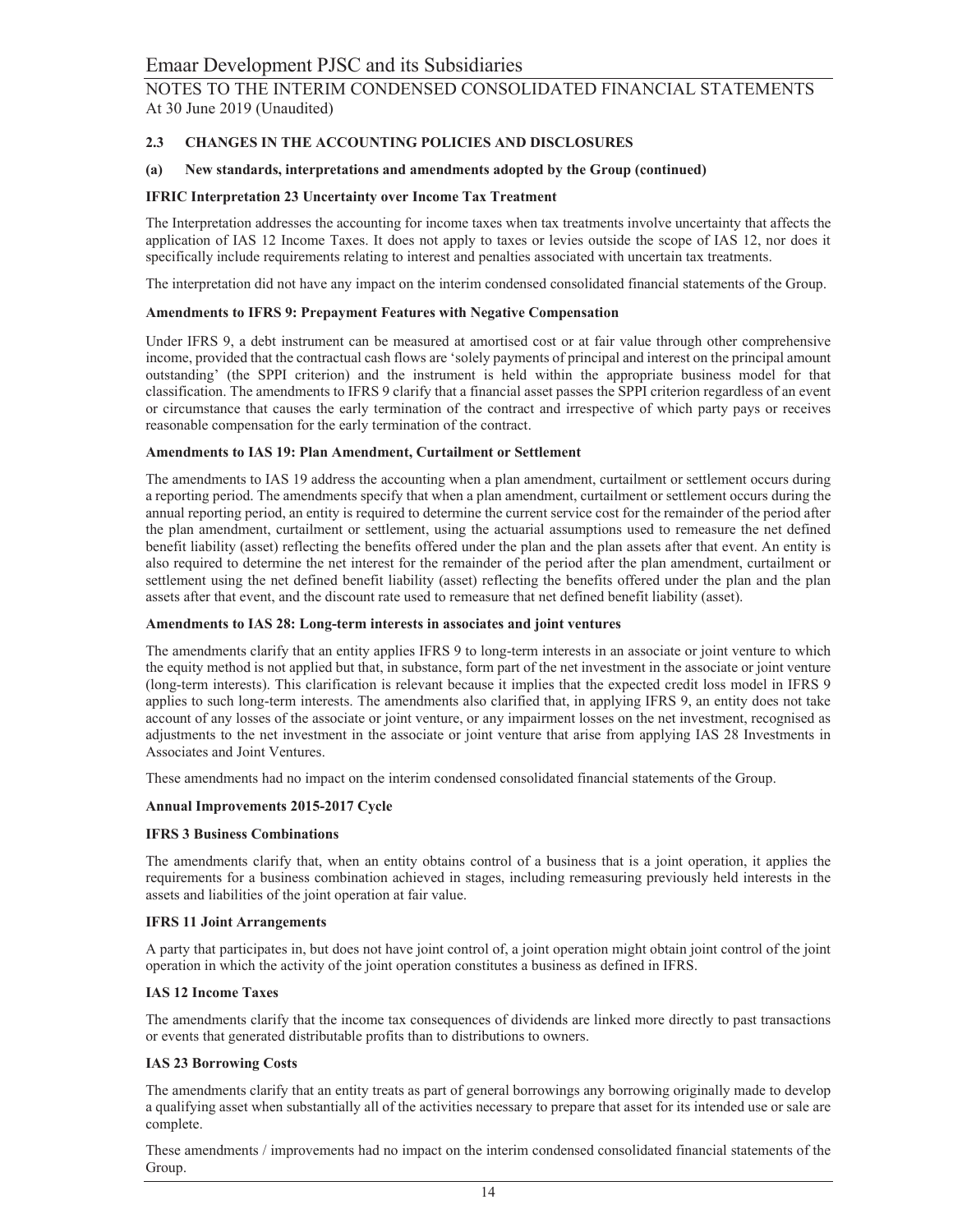#### $2.3$ CHANGES IN THE ACCOUNTING POLICIES AND DISCLOSURES (continued)

#### (b) Standards issued but not yet effective

The new and amended standards and interpretations that are issued, but not yet effective, up to the date of issuance of the Group's interim condensed consolidated financial statements are disclosed below. The Group intends to adopt these new and amended standards, if applicable, when they become effective.

- IFRS 10 and IAS 28 Sale or Contribution of Assets between an investor and its Associate or Joint Venture (the effective date has been deferred indefinitely, but an entity that early adopts the amendments must apply them prospectively);
- IFRS 17 Insurance Contracts (amendments are effective for annual period beginning on or after 1 January 2021);
- IAS 1 and IAS 8 Amendments to IAS 1 Presentation of Financial Statements and IAS 8 to align the definition of 'material' across the standards and to clarify certain aspects of the definition (effective for annual period beginning on or after 1 January 2020);
- IFRS 3 Definition of a Business (Amendment to IFRS 3) (effective for annual period beginning on or after 1 January 2020); and
- Amendments to References to Conceptual Framework in IFRS Standards (effective for annual period beginning on or after 1 January 2020);

#### $2.4$ SUMMARY OF SIGNIFICANT ACCOUNTING POLICIES

The same accounting policies, methods of computation, significant accounting judgments and estimates and assumptions are followed in these interim condensed consolidated financial statements as compared with the most recent annual consolidated financial statements for the year ended 31 December 2018, except for the new standards and amendments adopted during the current period as explained in note 2.3.

#### **Revenue recognition**

#### Revenue from contracts with customers

The Group recognises revenue from contracts with customers based on a five step model as set out in IFRS 15:

- Step 1. Identify the contract(s) with a customer: A contract is defined as an agreement between two or more parties that creates enforceable rights and obligations and sets out the criteria for every contract that must be met.
- Step 2. Identify the performance obligations in the contract: A performance obligation is a promise in a contract with a customer to transfer a good or service to the customer.
- Step 3. Determine the transaction price: The transaction price is the amount of consideration to which the Group expects to be entitled in exchange for transferring promised goods or services to a customer, excluding amounts collected on behalf of third parties.
- Step 4. Allocate the transaction price to the performance obligations in the contract: For a contract that has more than one performance obligation, the Group will allocate the transaction price to each performance obligation in an amount that depicts the amount of consideration to which the Group expects to be entitled in exchange for satisfying each performance obligation.
- Step 5. Recognise revenue when (or as) the entity satisfies a performance obligation.

The Group satisfies a performance obligation and recognises revenue over time, if one of the following criteria is met:

- 1. The customer simultaneously receives and consumes the benefits provided by the Group's performance as the Group performs; or
- 2. The Group's performance creates or enhances an asset that the customer controls as the asset is created or enhanced; or
- 3. The Group's performance does not create an asset with an alternative use to the Group and the entity has an enforceable right to payment for performance completed to date.

For performance obligations where one of the above conditions are not met, revenue is recognised at the point in time at which the performance obligation is satisfied.

When the Group satisfies a performance obligation by delivering the promised goods or services it creates a contract asset based on the amount of consideration earned by the performance. Where the amount of consideration received from a customer exceeds the amount of revenue recognised this gives rise to a contract liability.

Revenue is measured at the fair value of the consideration received or receivable, taking into account contractually defined terms of payment and excluding taxes and duty. The Group assesses its revenue arrangements against specific criteria to determine if it is acting as principal or agent. The Group has concluded that it is acting as a principal in all of its revenue arrangements. Revenue is recognised in the consolidated statement of comprehensive income to the extent that it is probable that the economic benefits will flow to the Group and the revenue and costs, if applicable, can be measured reliably.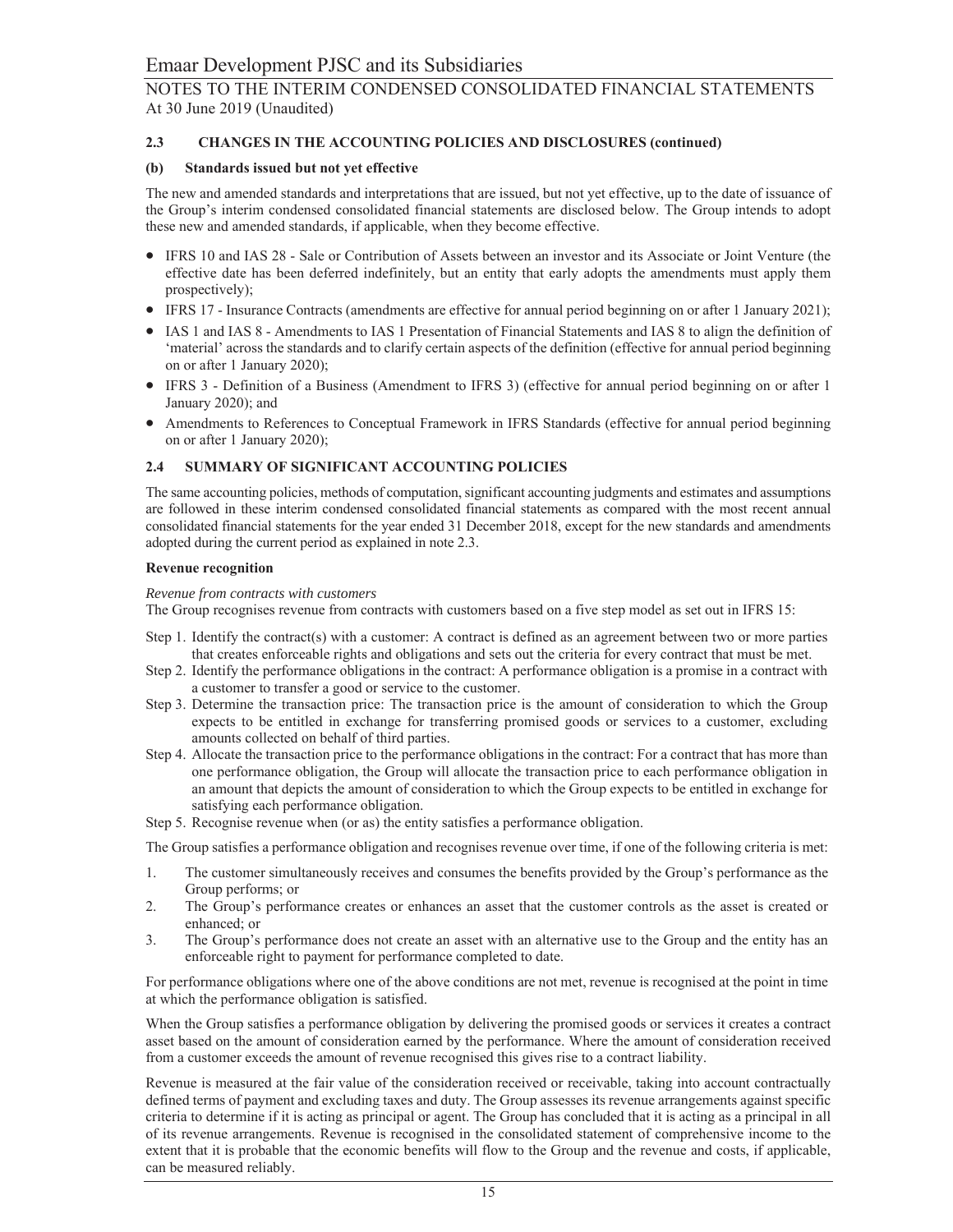#### $2.4$ SUMMARY OF SIGNIFICANT ACCOUNTING POLICIES (continued)

### **Revenue recognition (continued)**

### Interest income

Interest income is recognised as the interest accrues using the effective interest method, under which the rate used exactly discounts estimated future cash receipts through the expected life of the financial asset to the net carrying amount of the financial asset.

### Development services

Revenue from rendering of development management services is recognised when the outcome of the transaction can be estimated reliably, by reference to the stage of completion of the development obligation at the reporting date. Where the outcome cannot be measured reliably, revenue is recognised only to the extent that the expenses incurred are eligible to be recovered.

### **Development properties**

Properties acquired, constructed or in the course of construction for sale in the ordinary course of business are classified as development properties and are stated at the lower of cost or net realisable value. Cost includes:

- Freehold and leasehold rights for land;  $\bullet$
- $\bullet$ Amounts paid to contractors for construction; and
- Planning and design costs, costs of site preparation, professional fees for legal services, property transfer taxes, construction overheads and other directly attributable costs.

Net realisable value is the estimated selling price in the ordinary course of the business, based on market prices at the reporting date and discounted for the time value of money if material, less costs to completion and the estimated costs of sale.

The cost of development properties recognised in the consolidated statement of comprehensive income on sale is determined with reference to the specific costs incurred on the property sold and an allocation of any non-specific costs based on the relative size of the property sold.

The management reviews the carrying values of the development properties on an annual basis.

### **Right-of-use assets**

The Group recognises right-of-use assets at the commencement date of the lease (i.e., the date the underlying asset is available for use). Right-of-use assets are measured at cost, less any accumulated depreciation and impairment losses, and adjusted for any remeasurement of lease liabilities. The cost of right-of-use assets includes the amount of lease liabilities recognised, initial direct costs incurred, and lease payments made at or before the commencement date less any lease incentives received. Unless the Group is reasonably certain to obtain ownership of the leased asset at the end of the lease term, the recognised right-of-use assets are depreciated on a straight-line basis over the shorter of its estimated useful life and the lease term. Right-of-use assets are subject to impairment.

### **Lease liabilities**

At the commencement date of the lease, the Group recognises lease liabilities measured at the present value of lease payments to be made over the lease term. The lease payments include fixed payments (including in substance fixed payments) less any lease incentives receivable, variable lease payments that depend on an index or a rate, and amounts expected to be paid under residual value guarantees. The lease payments also include the exercise price of a purchase option reasonably certain to be exercised by the Group and payments of penalties for terminating a lease, if the lease term reflects the Group exercising the option to terminate. The variable lease payments that do not depend on an index or a rate are recognised as expense in the period on which the event or condition that triggers the payment occurs.

In calculating the present value of lease payments, the Group uses the incremental borrowing rate at the lease commencement date if the interest rate implicit in the lease is not readily determinable. After the commencement date, the amount of lease liabilities is increased to reflect the accretion of interest and reduced for the lease payments made. In addition, the carrying amount of lease liabilities is remeasured if there is a modification, a change in the lease term, a change in the in-substance fixed lease payments or a change in the assessment to purchase the underlying asset.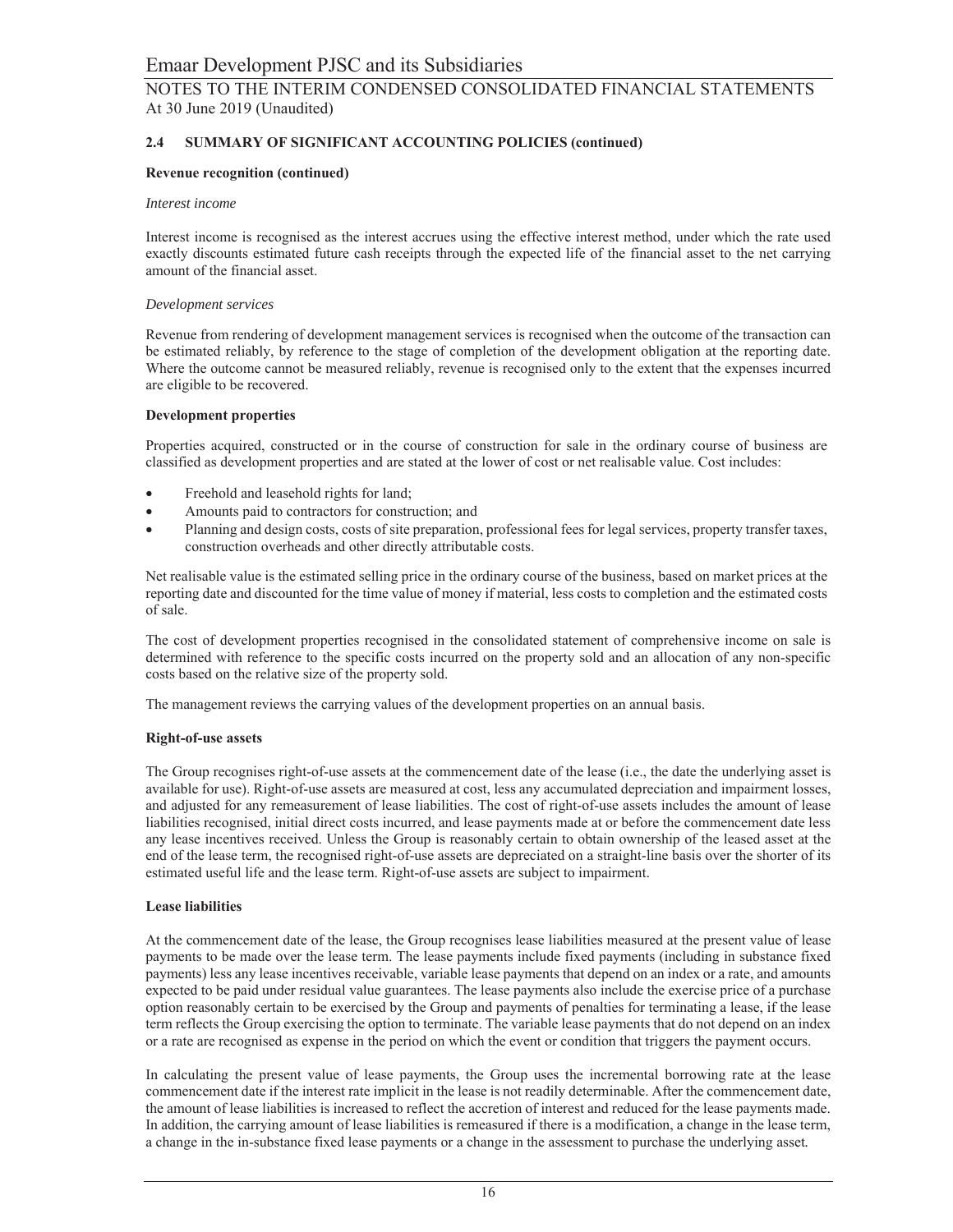#### $2.4$ SUMMARY OF SIGNIFICANT ACCOUNTING POLICIES (continued)

### Short-term leases and leases of low-value assets

The Group applies the short-term lease recognition exemption to its short-term leases (i.e., those leases that have a lease term of 12 months or less from the commencement date and do not contain a purchase option). It also applies the lease of low-value assets recognition exemption to leases that are considered of low value (i.e., below AED 5,000). Lease payments on short-term leases and leases of low-value assets are recognised as expense on a straight-line basis over the lease term.

#### **Financial assets**

#### Initial recognition and measurement

Financial assets are classified, at initial recognition, as subsequently measured at amortised cost, fair value through other comprehensive income (OCI), and fair value through profit or loss.

The classification of financial assets at initial recognition depends on the financial asset's contractual cash flow characteristics and the Group's business model for managing them. With the exception of trade receivables that do not contain a significant financing component or for which the Group has applied the practical expedient, the Group initially measures a financial asset at its fair value plus, in the case of a financial asset not at fair value through profit or loss, transaction costs. Trade receivables that do not contain a significant financing component or for which the Group has applied the practical expedient are measured at the transaction price determined under IFRS 15.

In order for a financial asset to be classified and measured at amortised cost or fair value through OCI, it needs to give rise to cash flows that are 'solely payments of principal and interest (SPPI)' on the principal amount outstanding. This assessment is referred to as the SPPI test and is performed at an instrument level.

The Group's business model for managing financial assets refers to how it manages its financial assets in order to generate cash flows. The business model determines whether cash flows will result from collecting contractual cash flows, selling the financial assets, or both.

Purchases or sales of financial assets that require delivery of assets within a time frame established by regulation or convention in the market place (regular way trades) are recognised on the trade date, i.e., the date that the Group commits to purchase or sell the asset.

#### Subsequent measurement

For purposes of subsequent measurement, financial assets are classified in four categories:

- Financial assets at amortised cost (debt instruments)
- Financial assets at fair value through profit or loss
- Financial assets designated at fair value through OCI with no recycling of cumulative gains and losses upon derecognition (equity instruments)
- Financial assets at fair value through OCI with recycling of cumulative gains and losses (debt instruments)

#### Financial assets at amortised cost (debt instruments)

This category is the most relevant to the Group. The Group measures financial assets at amortised cost if both of the following conditions are met:

- $\bullet$ The financial asset is held within a business model with the objective to hold financial assets in order to collect contractual cash flows; and
- The contractual terms of the financial asset give rise on specified dates to cash flows that are solely payments  $\bullet$ of principal and interest on the principal amount outstanding.

Financial assets at amortised cost are subsequently measured using the effective interest rate (EIR) method and are subject to impairment. Gains and losses are recognised in profit or loss when the asset is derecognised, modified or impaired.

The Group's financial assets at amortised cost includes trade and unbilled receivables, deposits and other receivables, amounts due from related parties and loans to joint ventures.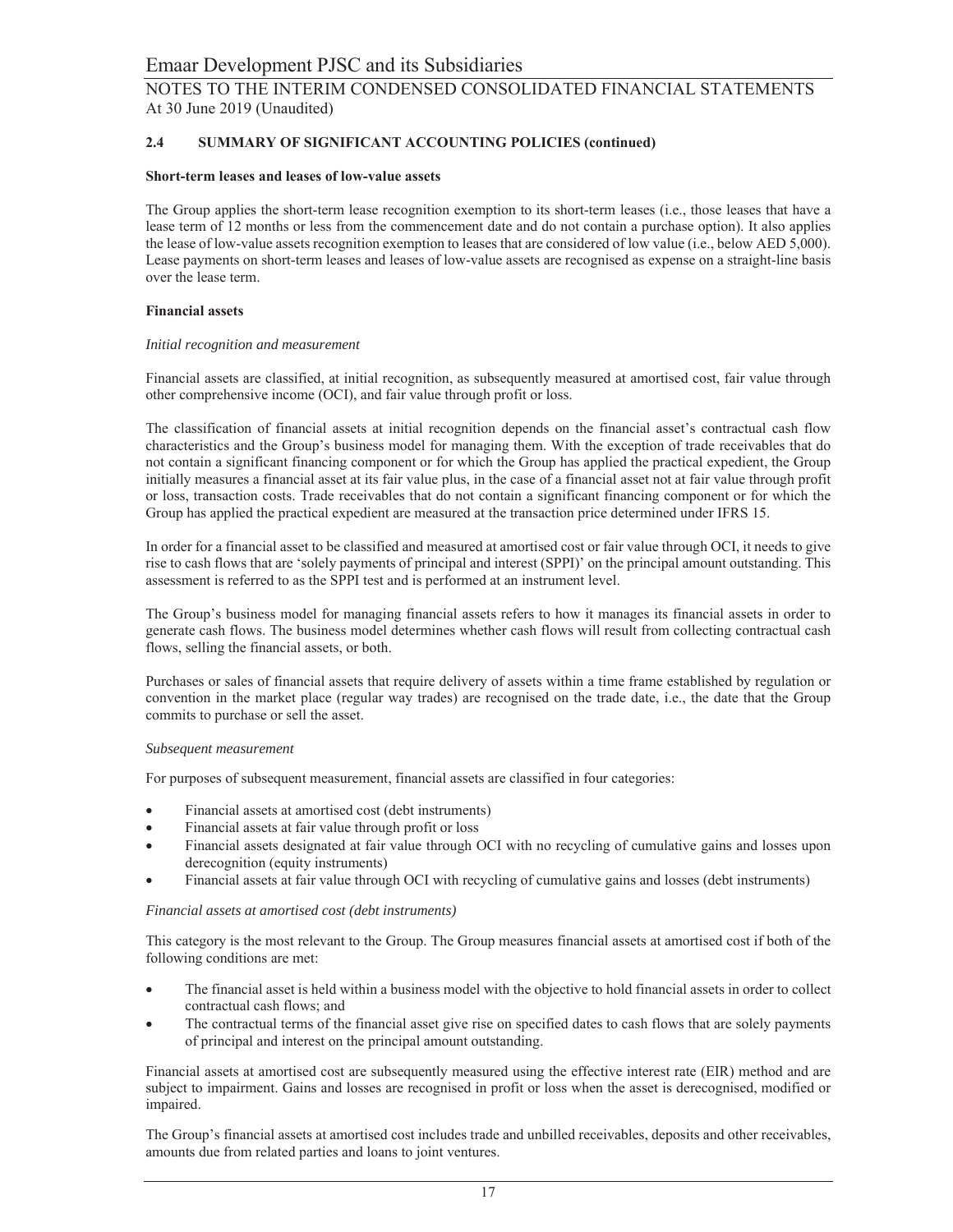#### $2.4$ SUMMARY OF SIGNIFICANT ACCOUNTING POLICIES (continued)

### **Financial assets (continued)**

#### Financial assets at fair value through profit and loss

Financial assets at fair value through profit or loss include financial assets held for trading, financial assets designated upon initial recognition at fair value through profit or loss, or financial assets mandatorily required to be measured at fair value. Financial assets are classified as held for trading if they are acquired for the purpose of selling or repurchasing in the near term. Derivatives, including separated embedded derivatives, are also classified as held for trading unless they are designated as effective hedging instruments. Financial assets with cash flows that are not solely payments of principal and interest are classified and measured at fair value through profit or loss, irrespective of the business model. Notwithstanding the criteria for debt instruments to be classified at amortised cost or at fair value through OCI, as described above, debt instruments may be designated at fair value through profit or loss on initial recognition if doing so eliminates, or significantly reduces, an accounting mismatch.

Financial assets at fair value through profit or loss are carried in the interim condensed consolidated statement of financial position at fair value with net changes in fair value recognised in the interim condensed consolidated statement of comprehensive income.

This category includes derivative instruments which the Group had not irrevocably elected to classify at fair value through OCI. Dividends on listed equity investments are also recognised as other income in the interim condensed consolidated statement of comprehensive income when the right of payment has been established.

A derivative embedded in a hybrid contract, with a financial liability or non-financial host, is separated from the host and accounted for as a separate derivative if: the economic characteristics and risks are not closely related to the host; a separate instrument with the same terms as the embedded derivative would meet the definition of a derivative; and the hybrid contract is not measured at fair value through profit or loss. Embedded derivatives are measured at fair value with changes in fair value recognised in profit or loss. Reassessment only occurs if there is either a change in the terms of the contract that significantly modifies the cash flows that would otherwise be required or a reclassification of a financial asset out of the fair value through profit or loss category.

A derivative embedded within a hybrid contract containing a financial asset host is not accounted for separately. The financial asset host together with the embedded derivative is required to be classified in its entirety as a financial asset at fair value through profit or loss.

The Group does not have any financial assets at fair value through profit and loss.

### Financial assets designated at fair value through OCI (equity instruments)

Upon initial recognition, the Group can elect to classify irrevocably its equity investments as equity instruments designated at fair value through OCI when they meet the definition of equity under IAS 32 Financial Instruments: Presentation and are not held for trading. The classification is determined on an instrument-by-instrument basis.

Gains and losses on these financial assets are never recycled to profit or loss. Dividends are recognised as other income in the statement of profit or loss when the right of payment has been established, except when the Group benefits from such proceeds as a recovery of part of the cost of the financial asset, in which case, such gains are recorded in OCI. Equity instruments designated at fair value through OCI are not subject to impairment assessment.

The Group does not have any financial assets designated at fair value through OCI (equity instruments) as at the reporting date.

#### Financial assets at fair value through OCI (debt instruments)

The Group measures financial assets at amortised cost if both of the following conditions are met:

- The financial asset is held within a business model with the objective of both holding to collect contractual cash flows and selling; and
- The contractual terms of the financial asset give rise on specified dates to cash flows that are solely payments of principal and interest on the principal amount outstanding.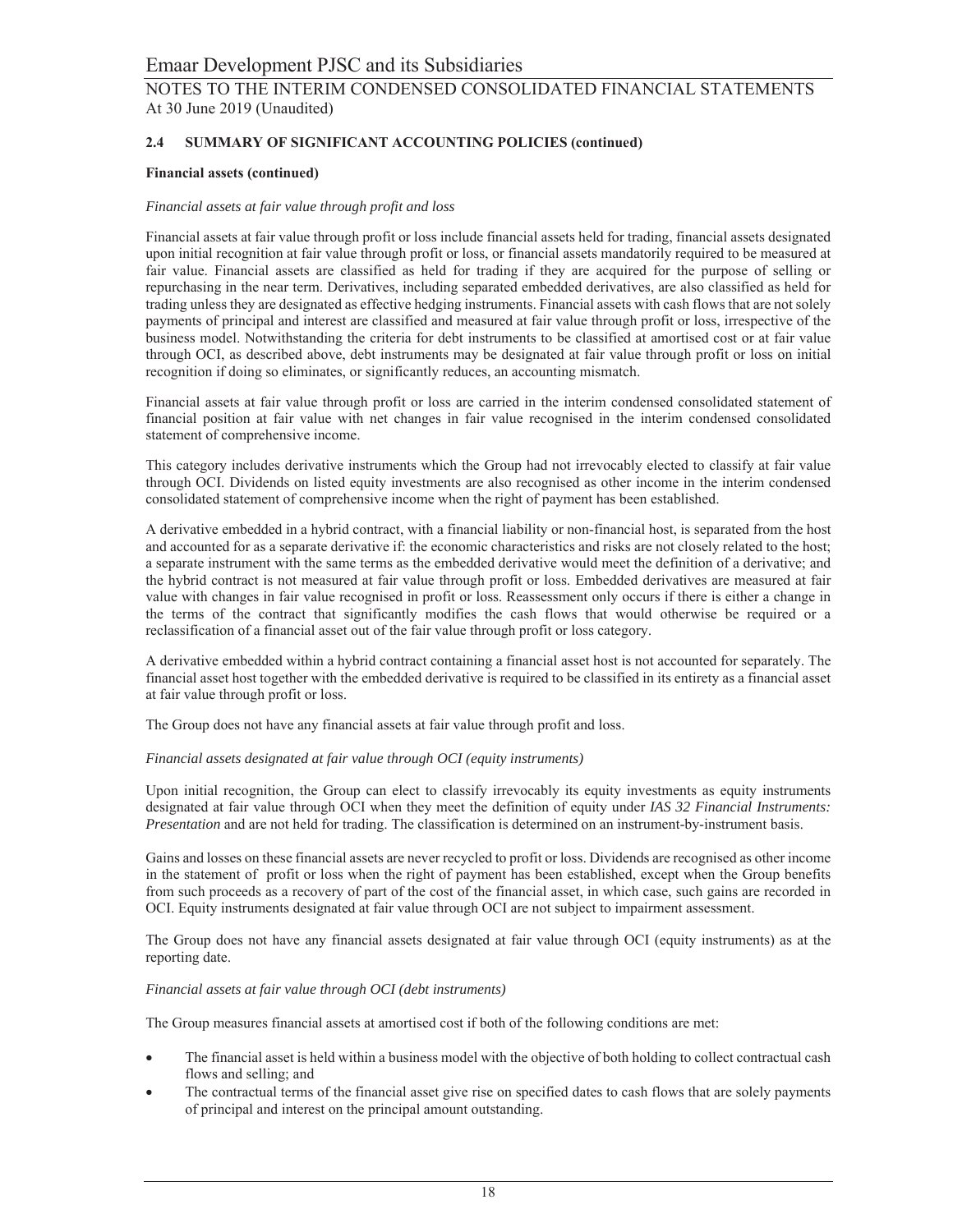#### $2.4$ SUMMARY OF SIGNIFICANT ACCOUNTING POLICIES (continued)

### **Financial assets (continued)**

#### Financial assets at fair value through OCI (debt instruments) (continued)

For debt instruments at fair value through OCI, interest income, foreign exchange revaluation and impairment losses or reversals are recognised in the statement of profit or loss and computed in the same manner as for financial assets measured at amortised cost. The remaining fair value changes are recognised in OCI. Upon derecognition, the cumulative fair value change recognised in OCI is recycled to profit or loss.

The Group does not have any financial assets designated at fair value through OCI (debt instruments) as at the reporting date.

#### Derecognition

A financial asset (or, where applicable a part of a financial asset or part of a group of similar financial assets) is primarily derecognised when:

- The rights to receive cash flows from the asset have expired; or
- The Group has transferred its rights to receive cash flows from the asset or has assumed an obligation to pay  $\bullet$ the received cash flows in full without material delay to a third party under a 'pass-through' arrangement; and either (a) the Group has transferred substantially all the risks and rewards of the asset, or (b) the Group has neither transferred nor retained substantially all the risks and rewards of the asset, but has transferred control of the asset.

When the Group has transferred its rights to receive cash flows from an asset or has entered into a pass-through arrangement, it evaluates if, and to what extent, it has retained the risks and rewards of ownership. When it has neither transferred nor retained substantially all the risks and rewards of the asset nor transferred control of the asset, the asset is recognised to the extent of the Group's continuing involvement in the asset. In that case, the Group also recognises an associated liability. The transferred asset and the associated liability are measured on a basis that reflects the rights and obligations that the Group has retained.

Continuing involvement that takes the form of a guarantee over the transferred asset, is measured at the lower of the original carrying amount of the asset and the maximum amount of consideration that the Group could be required to repay.

#### Cash and cash equivalents

For the purpose of the consolidated statement of cash flows, cash and cash equivalents consist of cash in hand, bank balances and short-term deposits with an original maturity of three months or less, net of outstanding bank overdrafts.

#### Trade and unbilled receivables

Trade receivables are stated at original amount less a provision for any expected credit losses. An estimate for expected credit loss is made on assumptions about risk of default and expected loss rates to be applied for the respective category of receivables. Subsequent recoveries of amounts previously written off are credited to the interim condensed consolidated statement of comprehensive income.

Services rendered but not billed at the reporting date are accrued as per the terms of the agreements as unbilled receivables.

#### Foreign exchange gains and losses

The fair value of financial assets denominated in a foreign currency is determined in that foreign currency and translated at the spot rate at the end of the reporting period. The foreign exchange component forms part of its fair value gain or loss. For financial assets classified as at fair value through profit or loss, the foreign exchange component is recognised in the interim condensed consolidated statement of comprehensive income. For financial assets designated at fair value through profit and loss any foreign exchange component is recognised in other comprehensive income. For foreign currency denominated debt instruments classified at amortised cost, the foreign exchange gains and losses are determined based on the amortised cost of the asset and are recognised in the 'other gains and losses' line item in the interim condensed consolidated statement of comprehensive income.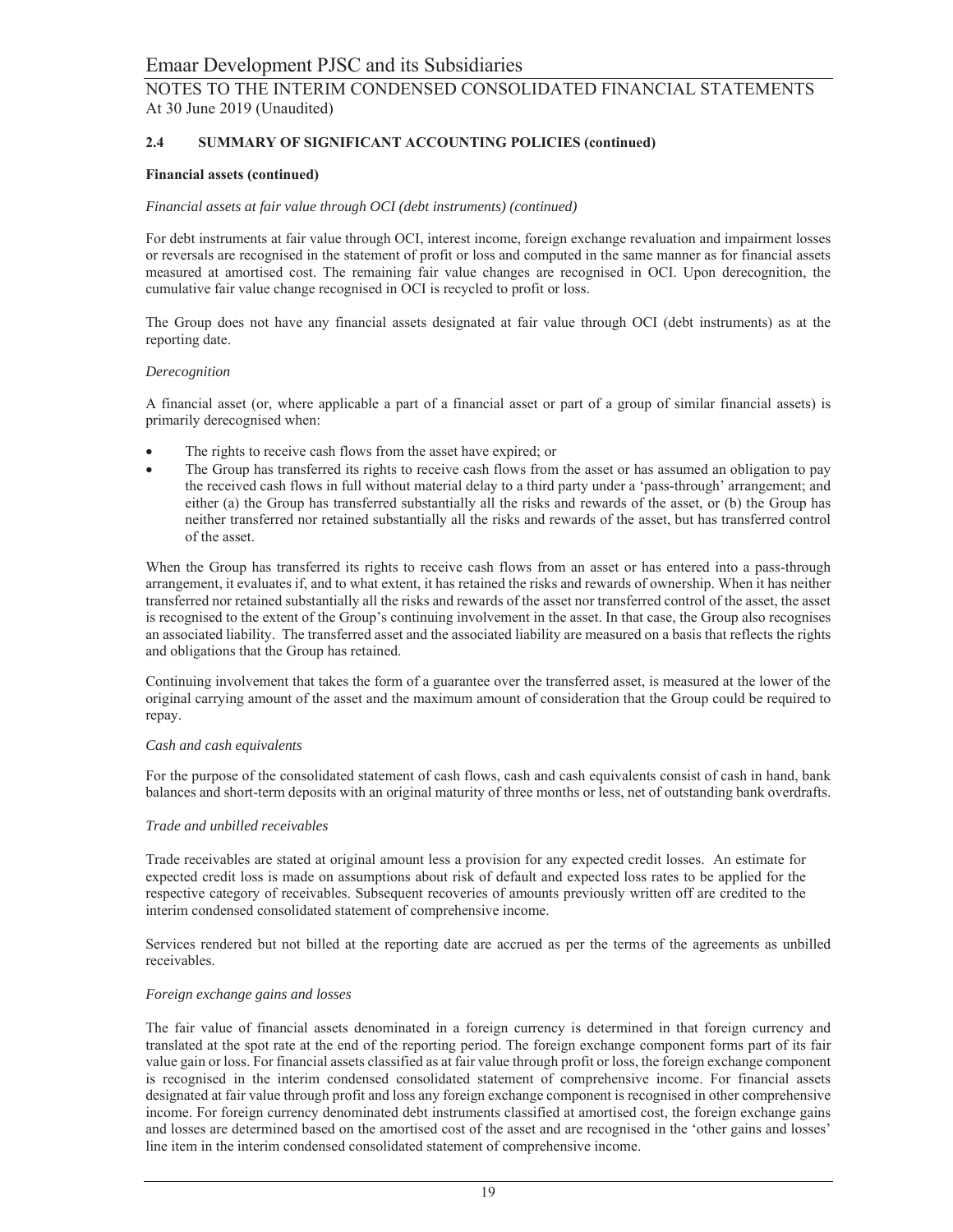#### $2.4$ SUMMARY OF SIGNIFICANT ACCOUNTING POLICIES (continued)

### **Financial assets (continued)**

### Impairment of financial assets

Effective 1 January 2018, the Group recognises an allowance for expected credit losses ("ECL") for all debt instruments not held at fair value through profit or loss. ECLs are based on the difference between the contractual cash flows due in accordance with the contract and all the cash flows that the Group expects to receive. The shortfall is then discounted at an approximation to the asset's original effective interest rate.

ECLs are recognised in two stages. For credit exposures for which there has not been a significant increase in credit risk since initial recognition, ECLs are provided for credit losses that result from default events that are possible within the next 12-months (a 12-month ECL). For those credit exposures for which there has been a significant increase in credit risk since initial recognition, a loss allowance is required for credit losses expected over the remaining life of the exposure, irrespective of the timing of the default (a lifetime ECL).

For trade and unbilled receivables and other receivables, the Group applies a simplified approach in calculating ECLs based on lifetime expected credit losses. The Group has established a provision matrix that is based on the Group's historical credit loss experience, adjusted for forward-looking factors specific to the debtors and the economic environment. The expected credit losses are recognised in the interim condensed consolidated statement of comprehensive income.

The Group may also consider a financial asset to be in default when internal or external information indicates that the Group is unlikely to receive the outstanding contractual amounts in full before taking into account any credit enhancements held by the Group. A financial asset is written off when there is no reasonable expectation of recovering the contractual cash flows.

### Impairment of non-financial assets

The Group assesses at each reporting date whether there is an indication that a non-financial asset may be impaired. If any indication exists, or when annual impairment testing for an asset is required, the Group estimates the asset's recoverable amount. An asset's recoverable amount is the higher of an asset's or cash-generating unit's (CGU) fair value less costs to sell and its value in use and is determined for an individual asset, unless the asset does not generate cash inflows that are largely independent of those from other assets or groups of assets. Where the carrying amount of an asset or CGU exceeds its recoverable amount, the asset is considered impaired and is written down to its recoverable amount. In assessing value in use, the estimated future cash flows are discounted to their present value using a pre-tax discount rate that reflects current market assessments of the time value of money and the risks specific to the asset. In determining fair value less costs to sell, an appropriate valuation model is used. These calculations are corroborated by valuation multiples, quoted share prices for publicly traded entities or other available fair value indicators.

Impairment losses are recognised in the interim condensed consolidated statement of comprehensive income in those expense categories consistent with the function of the impaired asset.

For assets excluding goodwill, an assessment is made at each reporting date as to whether there is any indication that previously recognised impairment losses may no longer exist or may have decreased. If such indication exists, the Group estimates the asset's or cash-generating unit's recoverable amount. A previously recognised impairment loss is reversed only if there has been a change in the assumptions used to determine the asset's recoverable amount since the last impairment loss was recognised. The reversal is limited so that the carrying amount of the asset does not exceed its recoverable amount, nor exceed the carrying amount that would have been determined, net of depreciation, had no impairment loss been recognised for the asset in prior years. Such reversal is recognised in the interim condensed consolidated statement of comprehensive income.

### Financial liabilities and equity instruments issued by the Group

Debt and equity instruments are classified as either financial liabilities or as equity instruments in accordance with the substance of the contractual agreements. Financial liabilities within the scope of IFRS 9, are classified as financial liabilities at fair value through profit or loss, loans and borrowings, or as derivative instruments as appropriate. The Group determines the classification of its financial liabilities at the initial recognition.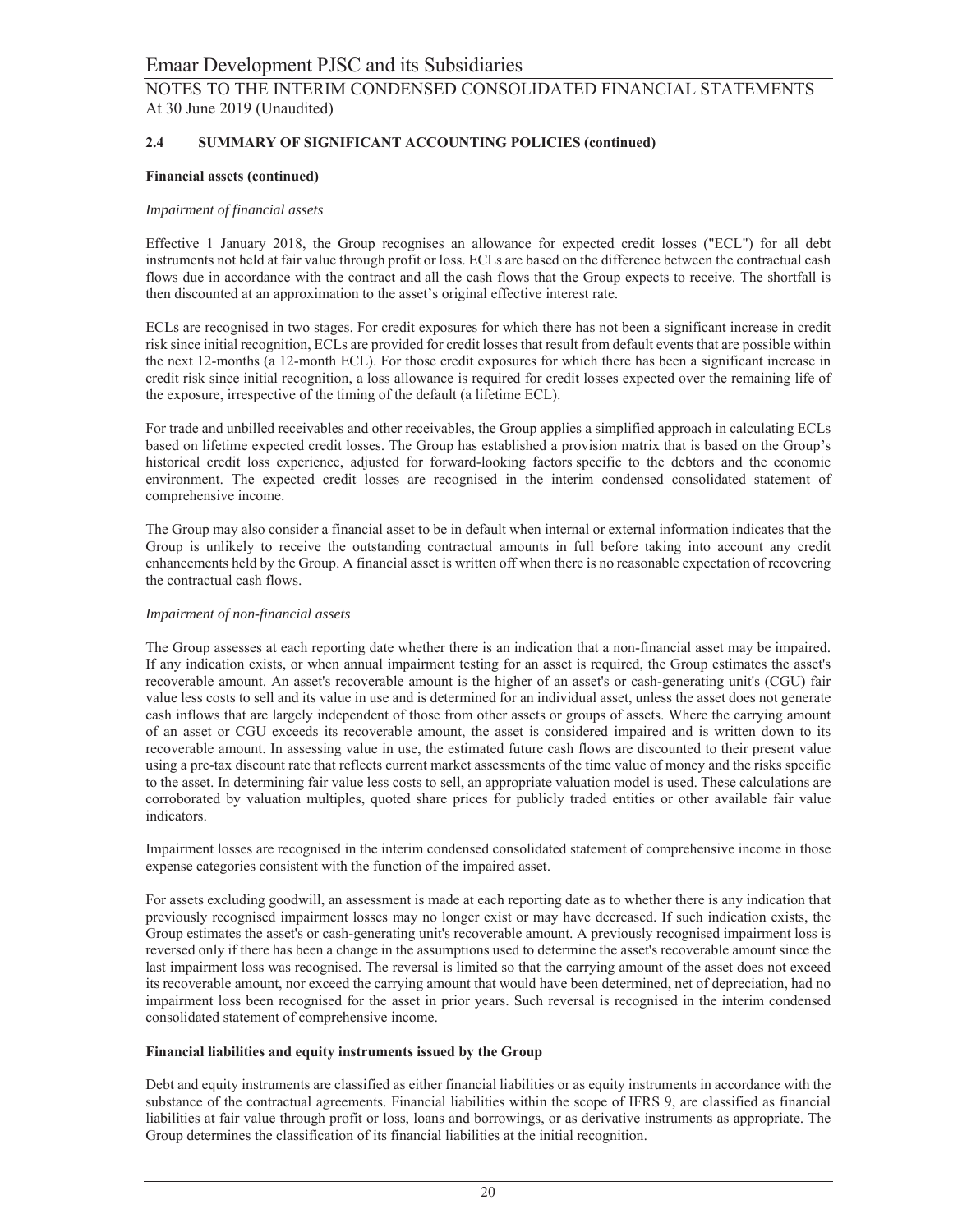#### $2.4$ SUMMARY OF SIGNIFICANT ACCOUNTING POLICIES (continued)

### Financial liabilities and equity instruments issued by the Group (continued)

#### Trade and other payables

Liabilities are recognised for amounts to be paid in the future for goods or services received, whether billed by the supplier or not.

#### Loans and borrowings

Term loans are initially recognised at the fair value of the consideration received less directly attributable transaction costs.

After initial recognition, interest-bearing loans and borrowings are subsequently measured at amortised cost using the effective interest rate method. Gains and losses are recognised in the interim condensed consolidated statement of comprehensive income when the liabilities are derecognised as well as through the amortisation process.

#### Other financial liabilities

Other financial liabilities are initially measured at fair value, net of transaction costs and are subsequently measured at amortised cost using the effective interest method, with interest expense recognised on an effective yield basis.

The effective interest method is a method of calculating the amortised cost of a financial liability and of allocating interest expense over the relevant period. The effective interest rate is the rate that exactly discounts estimated future cash payments through the expected life of the financial liability, or, where appropriate, a shorter period.

#### Derecognition of financial liabilities

The Group derecognises financial liabilities when, and only when, the Group's obligations are discharged, cancelled or they expire. Where an existing financial liability is replaced by another from the same lender on substantially different terms, or the terms of an existing liability are substantially modified, then the difference in the respective carrying amounts is recognised in the interim condensed consolidated statement of comprehensive income.

### Offsetting of financial instruments

Financial assets and financial liabilities are offset and the net amount is reported in the interim condensed consolidated statement of financial position if there is a currently enforceable legal right to offset the recognised amounts and there is an intention to settle on a net basis, to realise the assets and settle the liabilities simultaneously.

### **Provisions**

Provisions are recognised when the Group has a legal or constructive obligation as a result of a past event, it is probable that an outflow of resources embodying economic benefits will be required to settle the obligation, and the amount can be reliably estimated. When the Group expects some or all of a provision to be reimbursed, the reimbursement is recognised as a separate asset but only when the reimbursement is virtually certain. The expense relating to any provision is presented in the interim condensed consolidated statement of comprehensive income net of any reimbursement.

Provisions are measured at the present value of the expenditures expected to be required to settle the obligation at the end of the reporting period, using a rate that reflects current market assessments of the time value of money and the risks specific to the obligation.

Provisions are reviewed at each reporting date and adjusted to reflect the current best estimate. If it is no longer probable that an outflow of resources embodying economic benefits will be required to settle the obligation, the provision is reversed.

### Contingencies

Contingent liabilities are not recognised in the interim condensed consolidated financial statements. They are disclosed unless the possibility of an outflow of resources embodying economic benefits is remote. A contingent asset is not recognised in the interim condensed consolidated financial statements but disclosed when an inflow of economic benefits is probable.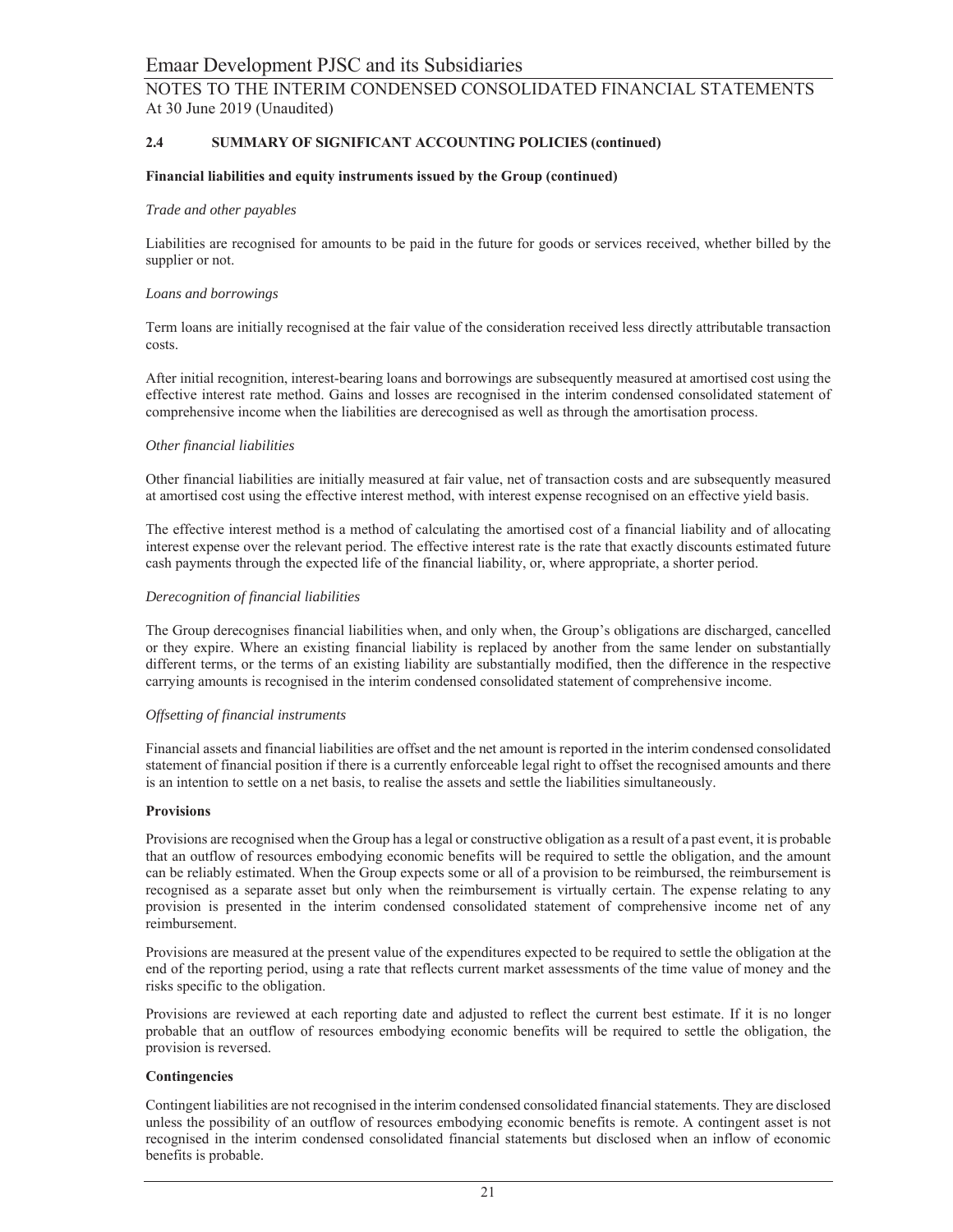#### $2.4$ SUMMARY OF SIGNIFICANT ACCOUNTING POLICIES (continued)

#### **Fair value measurement**

The fair value of financial instruments that are traded in active markets at each reporting date is determined by reference to quoted market prices or dealer price quotations (bid price for long positions and ask price for short positions), without any deduction for transaction costs.

For financial instruments not traded in an active market, the fair value is determined using appropriate valuation techniques. Such techniques may include:

- Using recent arm's length market transactions  $\bullet$
- Reference to the current fair value of another instrument that is substantially the same  $\bullet$
- A discounted cash flow analysis or other valuation models  $\bullet$

#### 3 **SEGMENT INFORMATION**

For management purposes, the Group is organised into one segment based on its products and services, which is the real estate development business. Accordingly, the Group only has one reportable segment. Management monitors the operating results of the business as a single unit for the purpose of making decisions about resource allocation and performance assessment.

#### **Business segments**

Revenue, operating results, assets and liabilities presented in the interim condensed consolidated financial statements relates to the real estate development business of the Group.

#### Geographic segment

The Group is currently operating only in the UAE, hence the operating results, assets and liabilities presented it the interim condensed consolidated financial statements relates to its operation in the UAE.

#### $\overline{\mathbf{4}}$ **REVENUE AND COST OF REVENUE**

|                                                    | Six-month period ended |           | Three-month period ended |           |
|----------------------------------------------------|------------------------|-----------|--------------------------|-----------|
|                                                    | 30 June                | 30 June   | 30 June                  | 30 June   |
|                                                    | 2019                   | 2018      | 2019                     | 2018      |
|                                                    | <b>AED'000</b>         | AED'000   | <b>AED'000</b>           | AED'000   |
| Revenue                                            |                        |           |                          |           |
| Sale of condominiums                               | 3,617,313              | 3,446,454 | 1,716,654                | 1,734,745 |
| Sale of villas                                     | 2,503,449              | 3,028,434 | 1,112,442                | 1,704,437 |
| Sale of commercial units, plots of land and others | 116,722                | 515,834   | 67,741                   | 286,323   |
|                                                    |                        |           |                          |           |
|                                                    | 6,237,484              | 6.990.722 | 2,896,837                | 3,725,505 |
|                                                    |                        |           |                          |           |
| <b>Cost of revenue</b>                             |                        |           |                          |           |
| Cost of condominiums                               | 2,293,678              | 2,176,984 | 1,092,856                | 1,096,650 |
| Cost of villas                                     | 1,351,499              | 1,554,863 | 621,091                  | 847,786   |
| Cost of commercial units, plots of land and others | 15,746                 | 179,787   | 8,570                    | 110,071   |
|                                                    | 3,660,923              | 3,911,634 | 1,722,517                | 2,054,507 |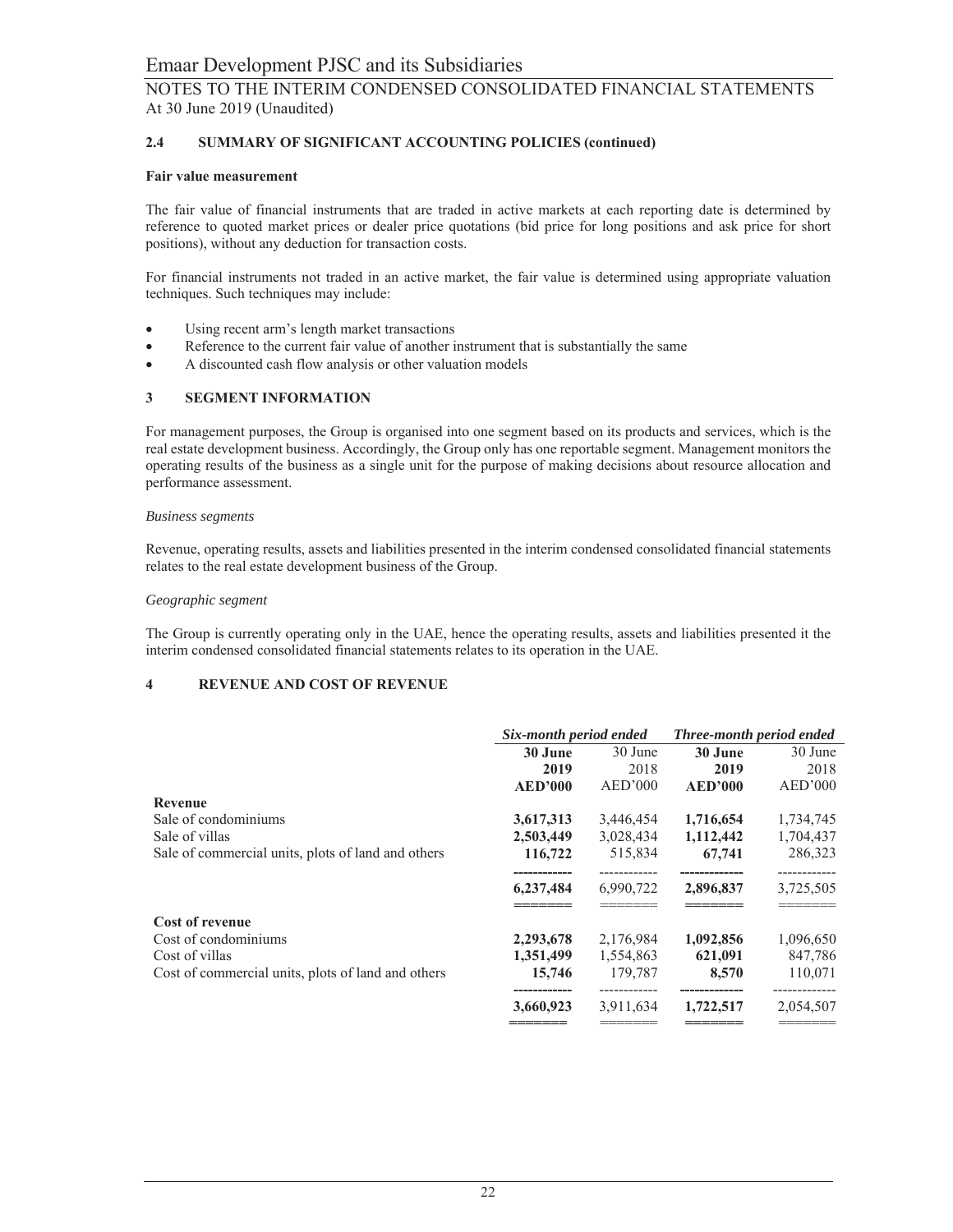# NOTES TO THE INTERIM CONDENSED CONSOLIDATED FINANCIAL STATEMENTS At 30 June 2019 (Unaudited)

#### $\overline{\mathbf{4}}$ REVENUE AND COST OF REVENUE (continued)

Below is the split of revenue recognised over a period of time and single point in time:

|                         |           | Six-month period ended |                | <b>Three-month period ended</b> |
|-------------------------|-----------|------------------------|----------------|---------------------------------|
|                         | 30 June   | 30 June                | 30 June        | 30 June                         |
|                         | 2019      | 2018                   | 2019           | 2018                            |
|                         | AED'000   | AED'000                | <b>AED'000</b> | AED'000                         |
| - Over a period of time | 6,215,502 | 6,611,848              | 2,851,198      | 3,480,333                       |
| - Single point in time  | 21,982    | 378,874                | 45,639         | 245,172                         |
|                         |           |                        |                |                                 |
|                         | 6,237,484 | 6.990.722              | 2,896,837      | 3,725,505                       |
|                         |           |                        |                |                                 |

#### SELLING, GENERAL AND ADMINISTRATIVE EXPENSES  $5<sup>5</sup>$

|                                              | Six-month period ended |         | <b>Three-month period ended</b> |         |
|----------------------------------------------|------------------------|---------|---------------------------------|---------|
|                                              | 30 June                | 30 June | 30 June                         | 30 June |
|                                              | 2019                   | 2018    | 2019                            | 2018    |
|                                              | AED'000                | AED'000 | AED'000                         | AED'000 |
| Sales and marketing expenses                 | 276,407                | 155,359 | 109,865                         | 80,605  |
| Payroll and related expenses                 | 123,791                | 105,954 | 64,583                          | 54,161  |
| Property management expenses                 | 35,119                 | 57.182  | 19,526                          | 38,886  |
| Depreciation (including right-of use assets) | 13,031                 | 7.529   | 6,060                           | 3.905   |
| Other expenses                               | 223,622                | 234,315 | 108,723                         | 123,534 |
|                                              |                        |         |                                 |         |
|                                              | 671,970                | 560,339 | 308,757                         | 301,091 |
|                                              |                        |         |                                 |         |

#### $\overline{6}$ **FINANCE INCOME**

|                                                      | Six-month period ended |         | <b>Three-month period ended</b> |         |
|------------------------------------------------------|------------------------|---------|---------------------------------|---------|
|                                                      | 30 June                | 30 June | 30 June                         | 30 June |
|                                                      | 2019                   | 2018    | 2019                            | 2018    |
|                                                      | AED'000                | AED'000 | <b>AED'000</b>                  | AED'000 |
| Finance income on fixed and call deposits with banks | 76,489                 | 62.115  | 44,821                          | 33,284  |
| Other finance income                                 | 3,532                  | 10.361  | 1,274                           | 8,348   |
|                                                      |                        |         |                                 |         |
|                                                      | 80,021                 | 72,476  | 46,095                          | 41,632  |
|                                                      |                        | ______  |                                 | _____   |

#### **BANK BALANCES AND CASH**  $\overline{7}$

| 30 June   | 31 December    |
|-----------|----------------|
| 2019      | 2018           |
| AED'000   | <b>AED'000</b> |
|           | (Audited)      |
| 1.018     | 1,055          |
| 5,100,395 | 6,761,990      |
|           | 25,709         |
| 5,101,413 | 6,788,754      |
|           | 68,340         |
| 5,101,413 | 6,857,094      |
|           |                |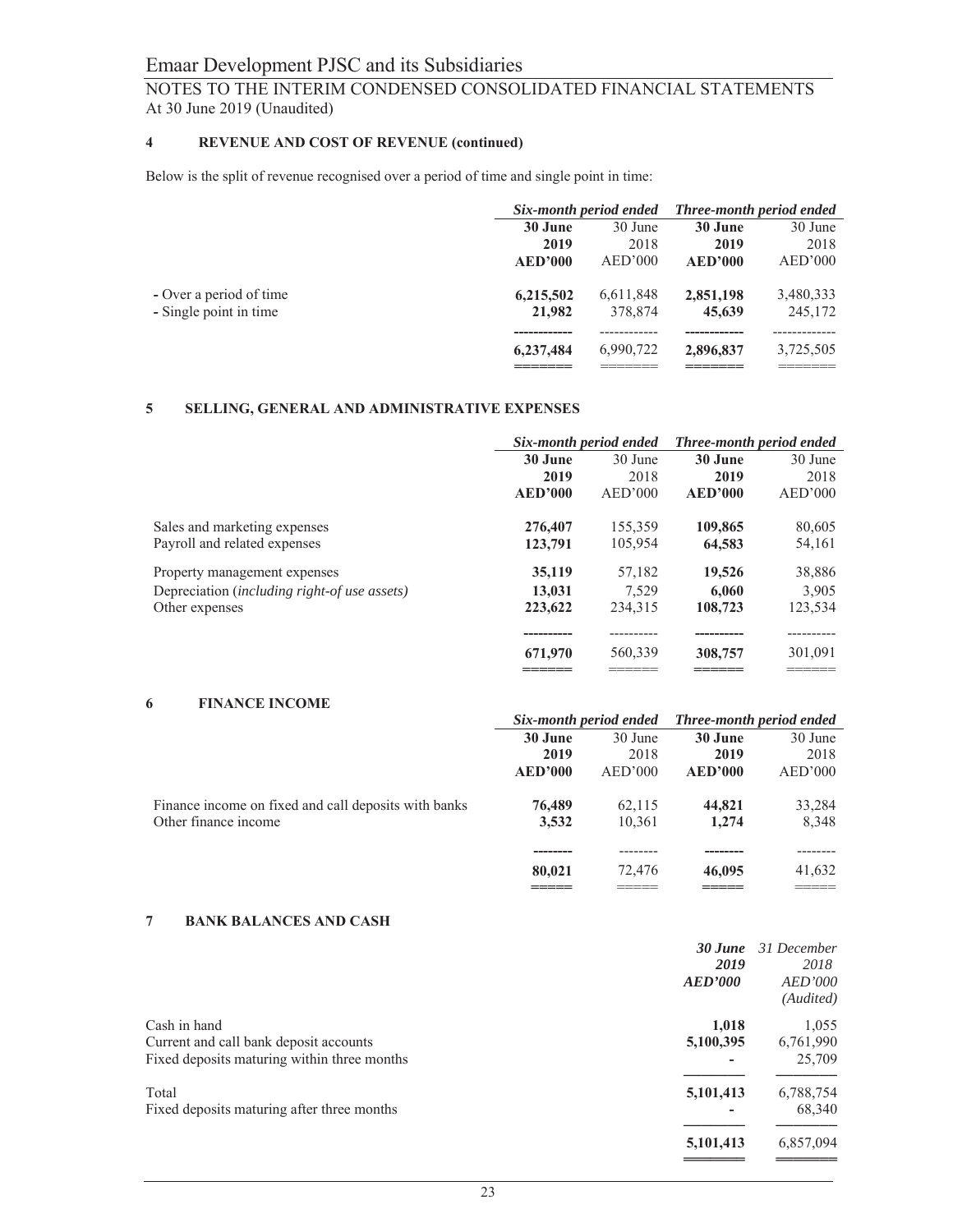#### $\overline{7}$ **BANK BALANCES AND CASH (continued)**

Cash and cash equivalent is AED 5,060,730 thousands (31 December 2018: 6,788,754 thousands) which is net off facilities obtained from various commercial banks in the UAE and is repayable on demand. Also refer note 14.

Cash at banks earn interest at fixed rates based on prevailing bank deposit rates. Short-term fixed deposits are made for varying periods between one day and three months, depending on the immediate cash requirements of the Group, and earn interest at the respective short-term deposit rates.

Fixed deposits maturing after three months earn interest rate of 3.2% per annum.

An amount of AED 5,267,101 thousands (31 December 2018: AED 6,798,327 thousands) are with banks for advances received from customers against sale of development properties which are deposited into escrow accounts. These deposits/balances are not under lien.

#### 8 **TRADE AND UNBILLED RECEIVABLES**

|                                           | $30$ June | 31 December    |
|-------------------------------------------|-----------|----------------|
|                                           | 2019      | 2018           |
|                                           | AED'000   | <b>AED'000</b> |
|                                           |           | (Audited)      |
| <b>Trade receivables</b>                  |           |                |
| Amounts receivables within 12 months      | 538,531   | 1,089,432      |
| <b>Unbilled receivables</b>               |           |                |
| Unbilled receivables within 12 months     | 5,024,327 | 3,580,644      |
| Unbilled receivables after 12 months, net | 2,649,233 | 1,332,384      |
|                                           | 7,673,560 | 4,913,028      |
| Total trade and unbilled receivables      | 8,212,091 | 6,002,460      |
|                                           |           |                |

The above trade receivables are net of AED 56,629 thousands (31 December 2018: AED 56,629 thousands) relating to the provision for doubtful debts representing management's best estimate of loss based on expected credit loss model. All other receivables are considered fully recoverable.

#### 9 **OTHER ASSETS, RECEIVABLES, DEPOSITS AND PREPAYMENTS**

| 30 June<br>2019                                 | 31 December<br>2018 |
|-------------------------------------------------|---------------------|
| <b>AED'000</b>                                  | <i>AED'000</i>      |
|                                                 | (Audited)           |
| 1,174,332<br>Advances to contractors and others | 1,226,639           |
| 2,243,426<br>Due from related parties (note 17) | 2,256,407           |
| Deferred sales commission (i)<br>854,917        | 731,416             |
| Value added tax recoverable<br>297,561          | 304,770             |
| 12,848<br>Prepayments                           | 24,978              |
| Other receivables and deposits<br>226,029       | 160,643             |
| 4,809,113                                       | 4,704,853           |

The deferred sales commission expense incurred to obtain or fulfil a contract with the customers is amortised  $(i)$ over the period of satisfying performance obligations, where applicable.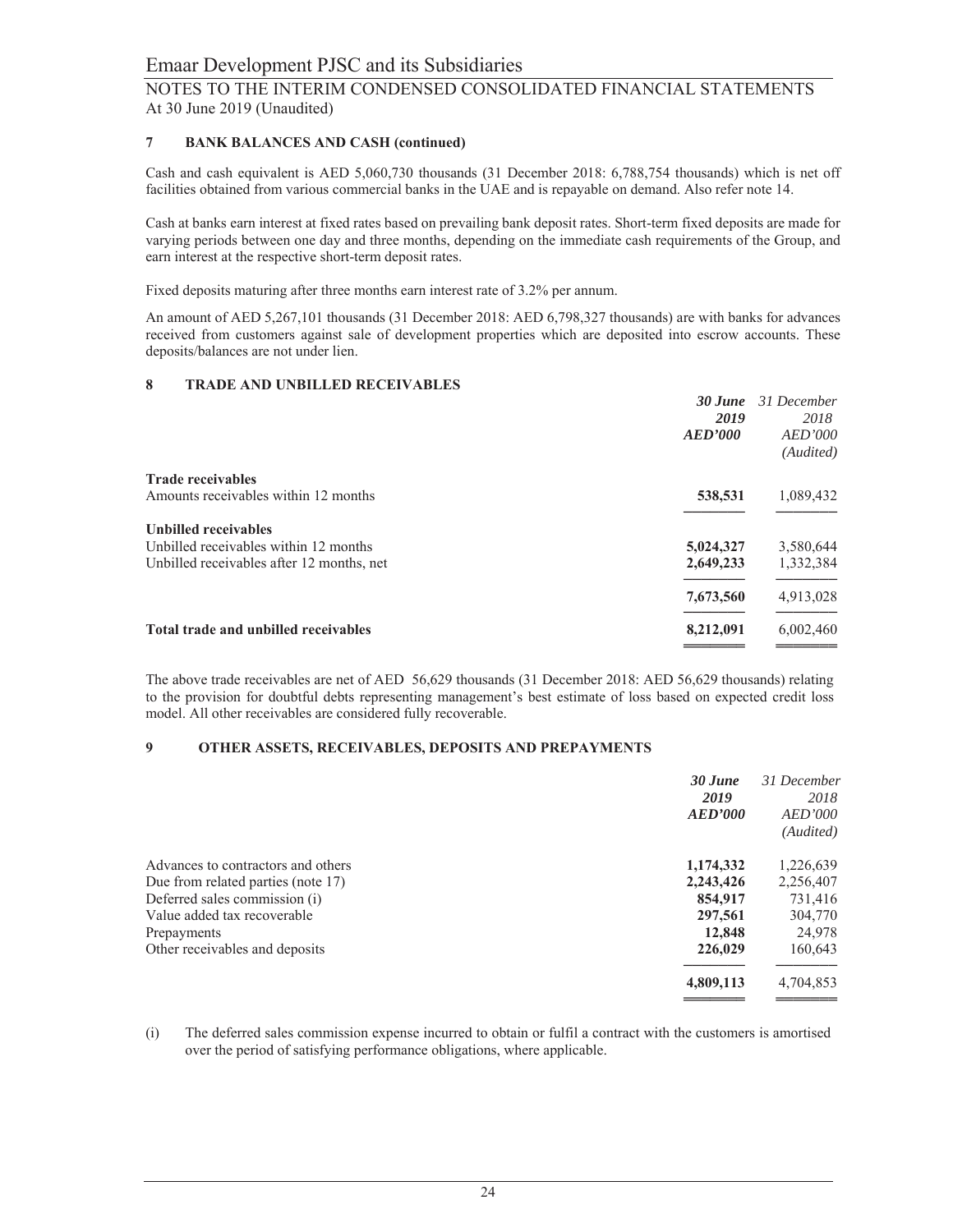## **10 DEVELOPMENT PROPERTIES**

|                                                                   | 30 June        | 31 December    |
|-------------------------------------------------------------------|----------------|----------------|
|                                                                   | 2019           | 2018           |
|                                                                   | <b>AED'000</b> | <i>AED'000</i> |
|                                                                   |                | (Audited)      |
| Balance at the beginning of the period/year                       | 12,368,253     | 9,359,957      |
| Add: Costs incurred during the period/year                        | 6,144,535      | 11,741,273     |
| Less: Costs transferred to cost of revenue during the period/year | (3,660,923)    | (8, 732, 977)  |
| Balance at the end of the period/year                             | 14,851,865     | 12,368,253     |
|                                                                   |                |                |

# **11 LOANS TO JOINT VENTURES**

|                                                | 30 June<br>2019<br><b>AED'000</b> | 31 December<br>2018<br><b>AED'000</b><br>(Audited) |
|------------------------------------------------|-----------------------------------|----------------------------------------------------|
| Zabeel Square LLC<br>Emaar Dubai South DWC LLC | 233,969<br>551,333                | 237,653<br>289,775                                 |
|                                                | 785,302                           | 527,428                                            |

Loans to joint ventures are unsecured, repayable on demand and do not carry any interest.

# **12 INVESTMENTS IN JOINT VENTURES**

|                                                        | 30 June<br>2019<br><b>AED'000</b> | 31 December<br>2018<br><b>AED'000</b><br>(Audited) |
|--------------------------------------------------------|-----------------------------------|----------------------------------------------------|
| Emaar Dubai South DWC LLC                              | 81,480                            | 59,333                                             |
| Net investment in joint ventures as at period/year end | 81,480                            | 59,333<br>____                                     |

The Group has the following effective ownership interest in its joint ventures:

|                           | Country of    | Ownership |        |  |
|---------------------------|---------------|-----------|--------|--|
|                           | incorporation | 2019      | 2018   |  |
| Emaar Dubai South DWC LLC | UAE           | 50.00%    | 50.00% |  |
| Zabeel Square LLC         | UAE           | 50.00%    | 50.00% |  |

Net investment in Zabeel Square LLC as at the reporting date is nil.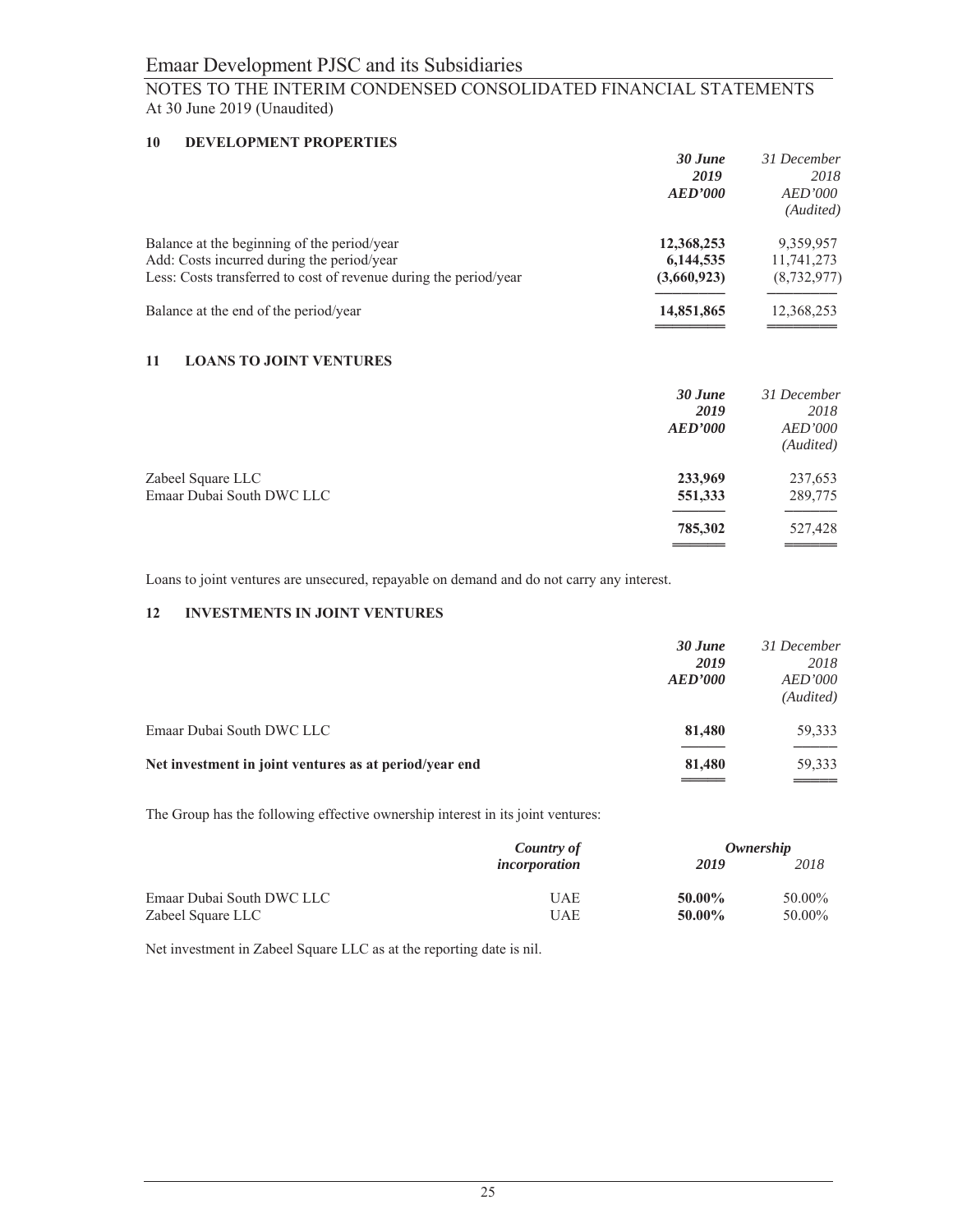#### 13 **TRADE AND OTHER PAYABLES**

|                                               | $30$ June      | 31 December    |
|-----------------------------------------------|----------------|----------------|
|                                               | 2019           | 2018           |
|                                               | <b>AED'000</b> | <b>AED'000</b> |
|                                               |                | (Audited)      |
| Creditors for land purchase                   | 5,122,238      | 3,879,624      |
| Project contract cost accruals and provisions | 2,807,808      | 2,964,291      |
| Payable to related parties (note 17)          | 3,727,327      | 2,008,821      |
| Trade payables                                | 813,414        | 818,022        |
| Sales commission payable                      | 153,787        | 96,526         |
| Lease liabilities                             | 8.878          |                |
| Payable to authorities                        | 72,523         | 52,905         |
| Other payables and accruals                   | 530,737        | 442,299        |
|                                               | 13,236,712     | 10,262,488     |

#### 14 **INTEREST-BEARING LOANS AND BORROWINGS**

On 27 September 2017, the Group entered into a 5 year Murabaha financing facility (the "Facility") agreement for an amount of USD 1,300,000 thousands (AED 4,774,900 thousands) with First Abu Dhabi Bank PJSC. The Facility is secured against cash flows of certain projects of the Group, carries profit rate at LIBOR plus 1.40 % per annum (31 December 2018: LIBOR plus 1.4% per annum) and is fully repayable by 2022. As at the reporting date, the Group has drawn down USD 1,080,000 thousands (AED 3,966,840 thousands) from the Facility. The Facility is presented in the interim condensed consolidated financial statements at AED 3,935,803 thousands (31 December 2018: AED 3,931,028 thousands) net of unamortised directly attributable transaction cost.

As at 30 June 2019, included under interest-bearing loans and borrowings, AED 40,683 thousands represents facilities obtained from various commercial banks in the UAE and is repayable on demand.

#### 15 **GUARANTEES AND CONTINGENCIES**

The Group has provided a performance guarantee of AED 6,511,455 thousands (31 December 2018: AED 5,614,424 thousands) to the Real Estate Regulatory Authority (RERA), Dubai for its projects as per RERA regulations.

#### **COMMITMENTS** 16

At 30 June 2019, the Group had commitments of AED 8,936,120 thousands (31 December 2018: AED 8,403,111 thousands). This represents the value of contracts entered into by the Group including contracts entered into for purchase of plots of land at period/year end, net of invoices received and accruals made at that date. Furthermore, in accordance with the Joint Development Agreement entered by the Group with Mina Rashid, the Group has a commitment to pay 30% of future profits over the project life cycle of Mina Rashid Project. There were certain claims submitted by contractors relating to various projects of the Group in the ordinary course of business from which it is anticipated that no material unprovided liabilities will arise.

#### 17 **RELATED PARTY DISCLOSURES**

For the purpose of these interim condensed consolidated financial statements, parties are considered to be related to the Group, if the Group has the ability, directly or indirectly, to control the party or exercise significant influence over the party in making financial and operating decisions, or vice versa, or where the Group and the party are subject to common control or common significant influence. Related parties may be individuals or other entities.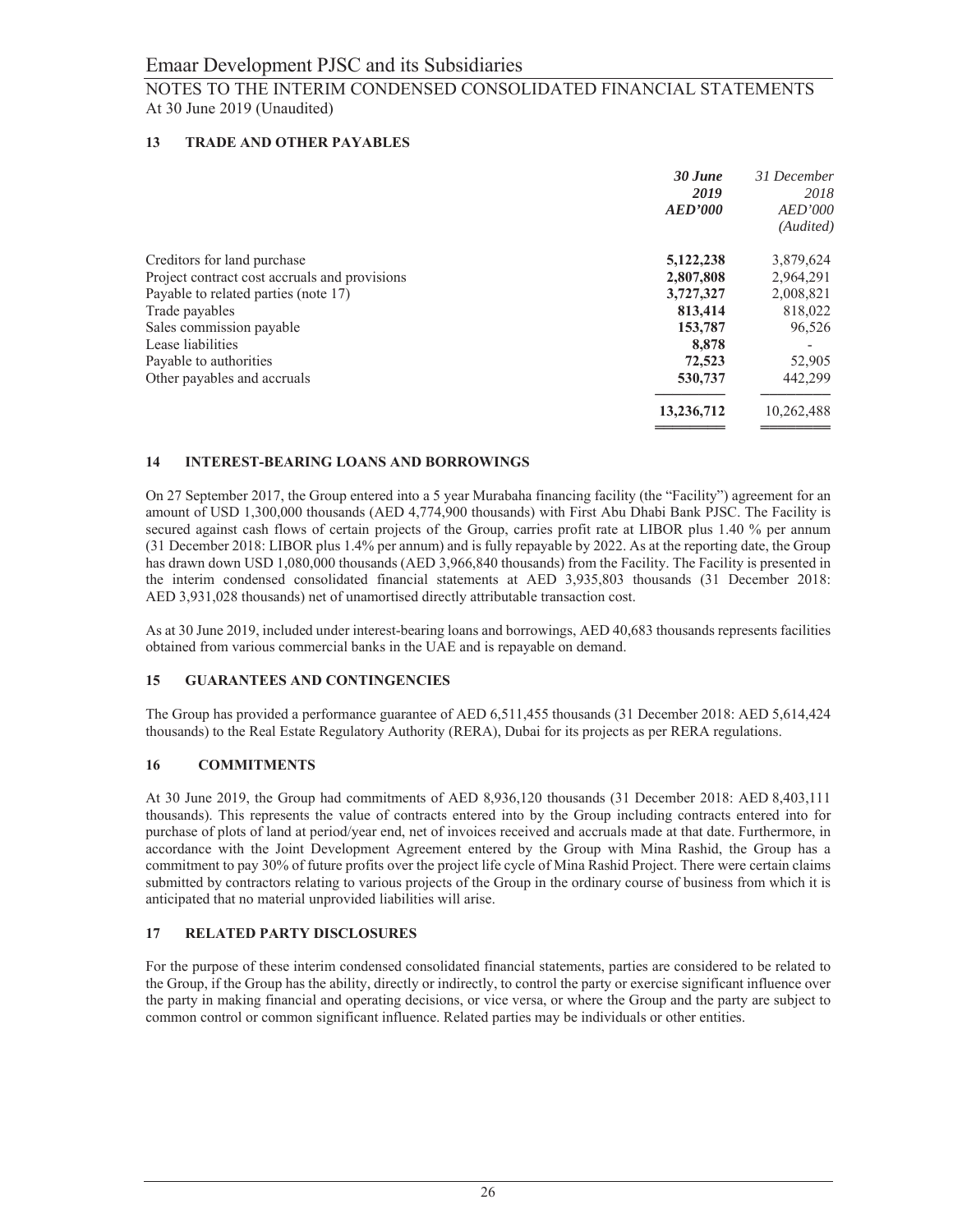#### 17 **RELATED PARTY DISCLOSURES (continued)**

### **Related party transactions**

During the period, the following were the significant related party transactions, which were carried out in the normal course of business on terms agreed between the parties:

|                                                                | Six-month period ended            |                              |
|----------------------------------------------------------------|-----------------------------------|------------------------------|
|                                                                | 30 June<br>2019<br><b>AED'000</b> | $30$ June<br>2018<br>AED'000 |
| Parent:                                                        |                                   |                              |
| Revenue (refer (ii) below)                                     | 85,731                            | 93,330                       |
| Selling, general and administrative expenses (refer (i) below) | 197,530                           | 221,202                      |
| Finance cost (refer (iii) below)                               | 29,943                            |                              |
|                                                                |                                   |                              |
| Affiliated entities:                                           |                                   |                              |
| Selling, general and administrative expenses                   | 6,357                             | 4,939                        |
| Property development expenses                                  | 12,901                            | 41,422                       |
|                                                                |                                   |                              |
| Directors, Key management personnel and their related parties: |                                   |                              |
| Selling, general and administrative expenses                   | 386                               | 1,344                        |
|                                                                |                                   |                              |

### **Related party balances**

Significant related party balances (and the interim condensed consolidated statement of financial position captions within which these are included) are as follows:

|                                                                                                                                   | 30 June<br>2019<br>AED'000 | 31 December<br>2018<br>AED'000<br>(Audited) |
|-----------------------------------------------------------------------------------------------------------------------------------|----------------------------|---------------------------------------------|
| Parent:<br>Other assets, receivables, deposits and prepayments (refer (ii) below)<br>Trade and other payables (refer (iii) below) | 2,217,259<br>3,727,326     | 2,230,240<br>1,999,442                      |
| Affiliated entities:<br>Other assets, receivables, deposits and prepayments<br>Trade and other payables                           | 26,167                     | 26,167<br>9,379                             |
|                                                                                                                                   |                            |                                             |

#### $(i)$ Allocation of corporate expenses:

The Parent Company has provided certain corporate functions to the Group and costs associated with these functions were allocated to the Group. These functions included human resources, treasury, investor relations, finance and accounting, compliance, information technology, corporate and legal compliance, business development and marketing. As per Relationship Agreement, corporate expenses are allocated by the Parent on the basis of 3% of revenue of the Group.

#### Recoverable from the Parent:  $(ii)$

This mainly represents balances recoverable from the Parent with respect to the development costs incurred for the Build-to-sell (BTS) developments in Dubai Creek Harbour project. As agreed in the Master Transfer Agreement (MTA), the Parent has transferred the development services and profit relating to the BTS development in Dubai Creek Harbour project to the Company, for which the development costs including infrastructure costs are incurred by the Company. These balances will be recovered as per the agreed terms in the MTA.

### (iii) Payable to the Parent Company:

Amount due to the Parent Company is unsecured and is repayable on demand. This includes AED 2,415,000 thouands (31 December 2018: AED 353,403 thousands) which carries interest rate at LIBOR plus 1.4% per annum. Also refer note  $13$ .